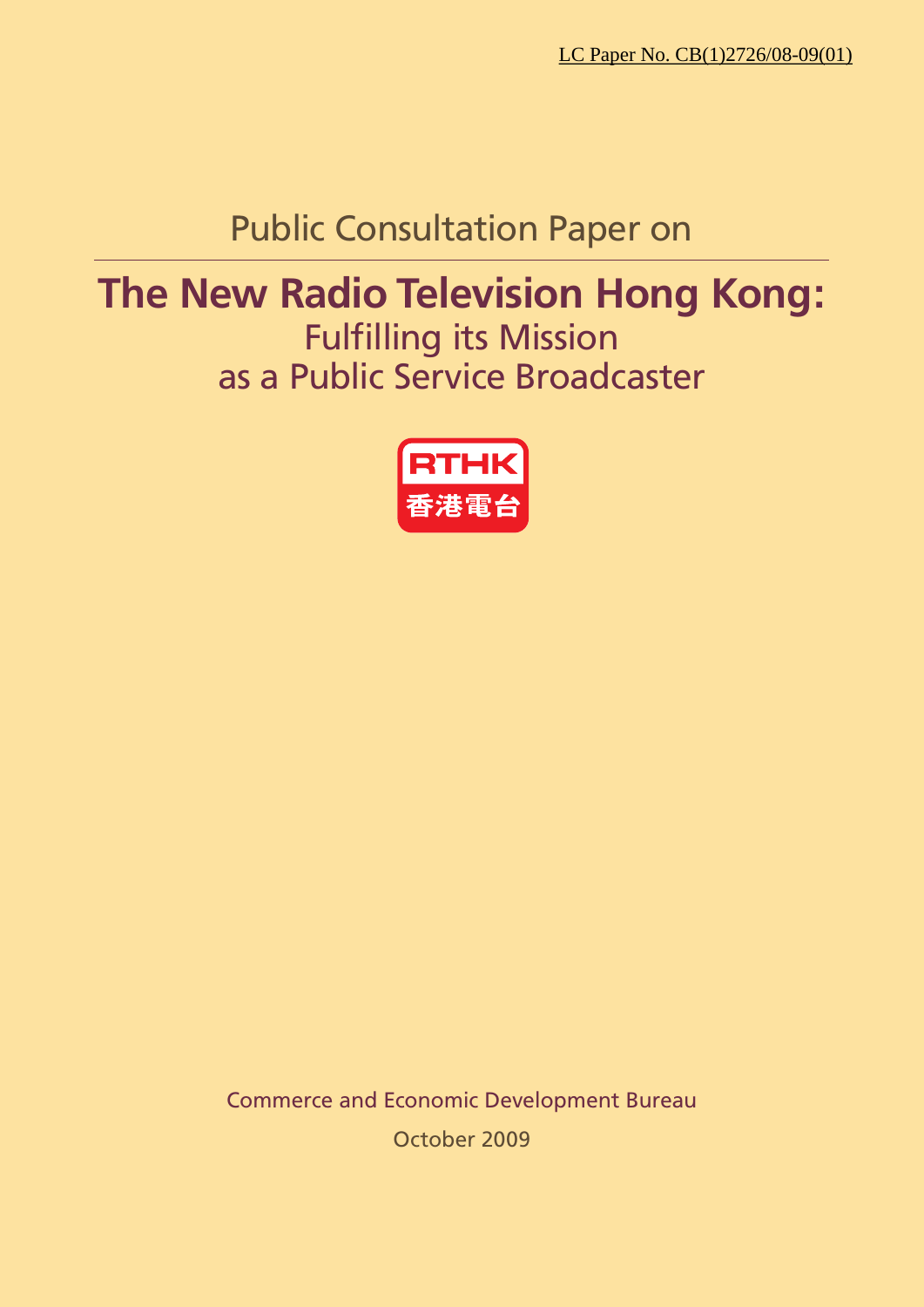# **Public Consultation Paper on The New Radio Television Hong Kong: Fulfilling its Mission as a Public Service Broadcaster**

Commerce and Economic Development Bureau October 2009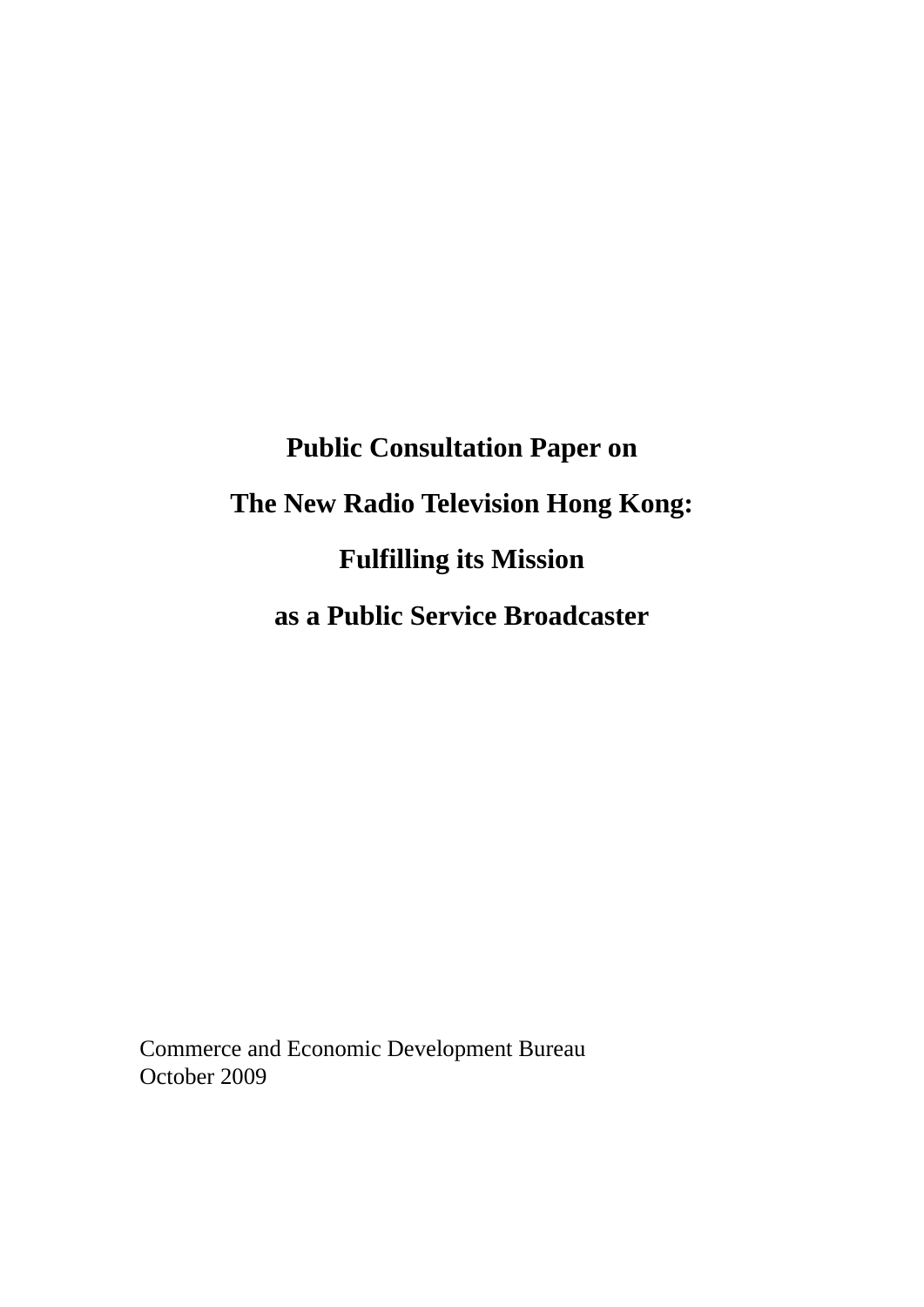| <b>Table of Contents</b>                        | Page |
|-------------------------------------------------|------|
| Chapter 1 : Preamble                            | 3    |
| <b>Chapter 2: Public Purposes</b>               | 6    |
| <b>Chapter 3 : Corporate Governance</b>         | 9    |
| Chapter 4 : The Charter                         | 14   |
| <b>Chapter 5: Performance Evaluation</b>        | 17   |
| Chapter 6 : Extended Mode of Service Delivery   | 25   |
| <b>Chapter 7: New Programming Opportunities</b> | 26   |
| <b>Chapter 8: Public Consultation</b>           | 30   |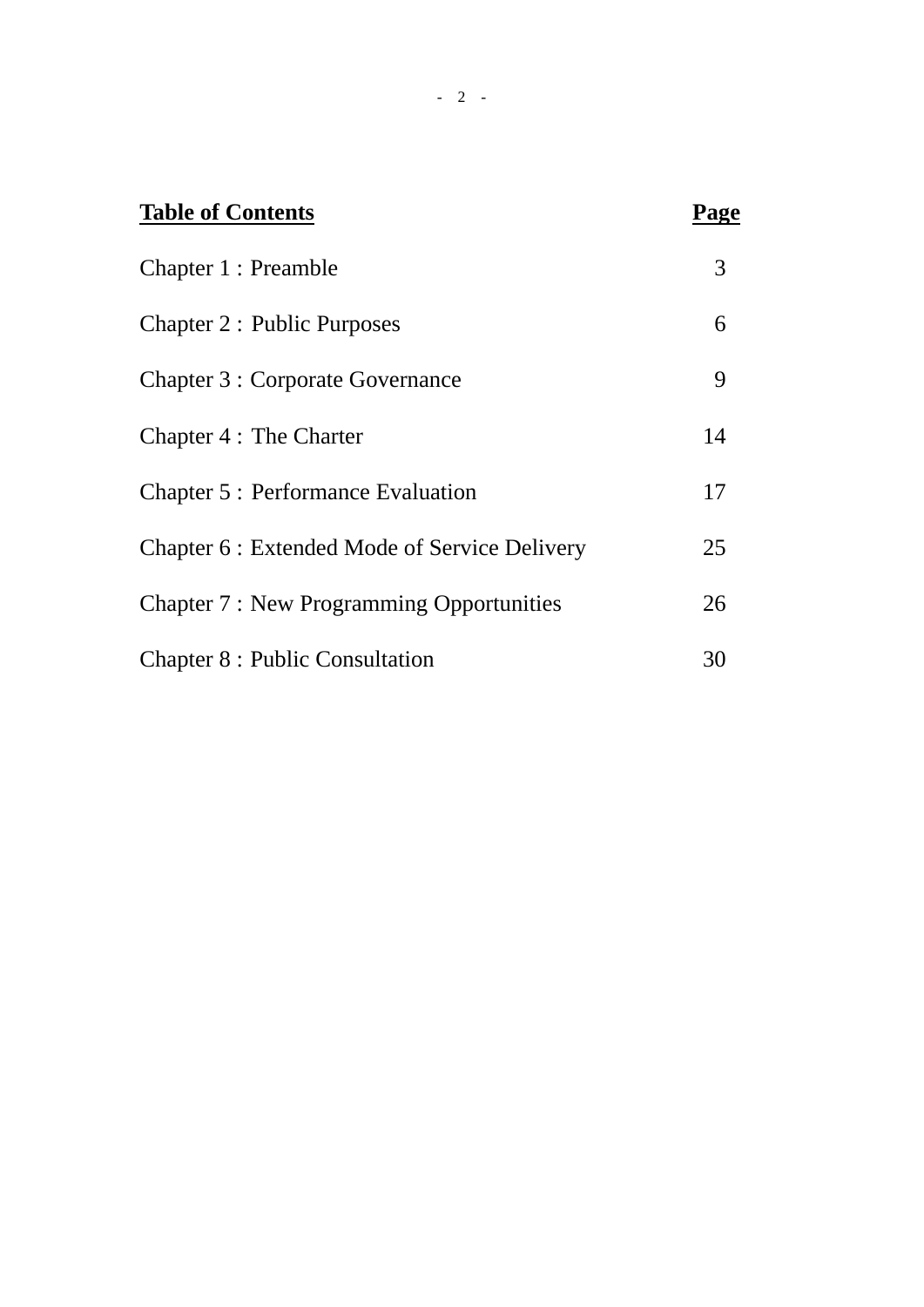#### **CHAPTER ONE**

#### **PREAMBLE**

#### **Introduction**

1.1 The subject of public service broadcasting (PSB) and the future of Radio Television Hong Kong (RTHK) have been debated in the community for over 20 years. In January 2006, the Chief Executive (CE) appointed an independent Committee on Review of Public Service Broadcasting (the Review Committee) to examine the subject of PSB. The Review Committee submitted its report to the Government in March 2007. On 22 September 2009, having regard to the Review Committee's report and all relevant considerations, the Chief Executive in Council (CE in C) decided on the way forward on the development of PSB in Hong Kong. RTHK is to be tasked to take up the mission to serve as the public service broadcaster for Hong Kong, with safeguards and appropriate resources provided to allow it to do so effectively. This momentous decision marks the beginning of a new RTHK, with a new mission and objectives.

1.2 This consultation paper sets out our proposals on how to enhance the role and functions of the new RTHK as a public service broadcaster and seeks views from the public on the implementation measures. The proposals have taken full regard to the Review Committee's report and feedback received on this since it was published.

#### **The Decisions of CE in C**

- 1.3 The CE in C has decided that:
	- (a) RTHK should remain as a Government department with key recommendations in the Review Committee's report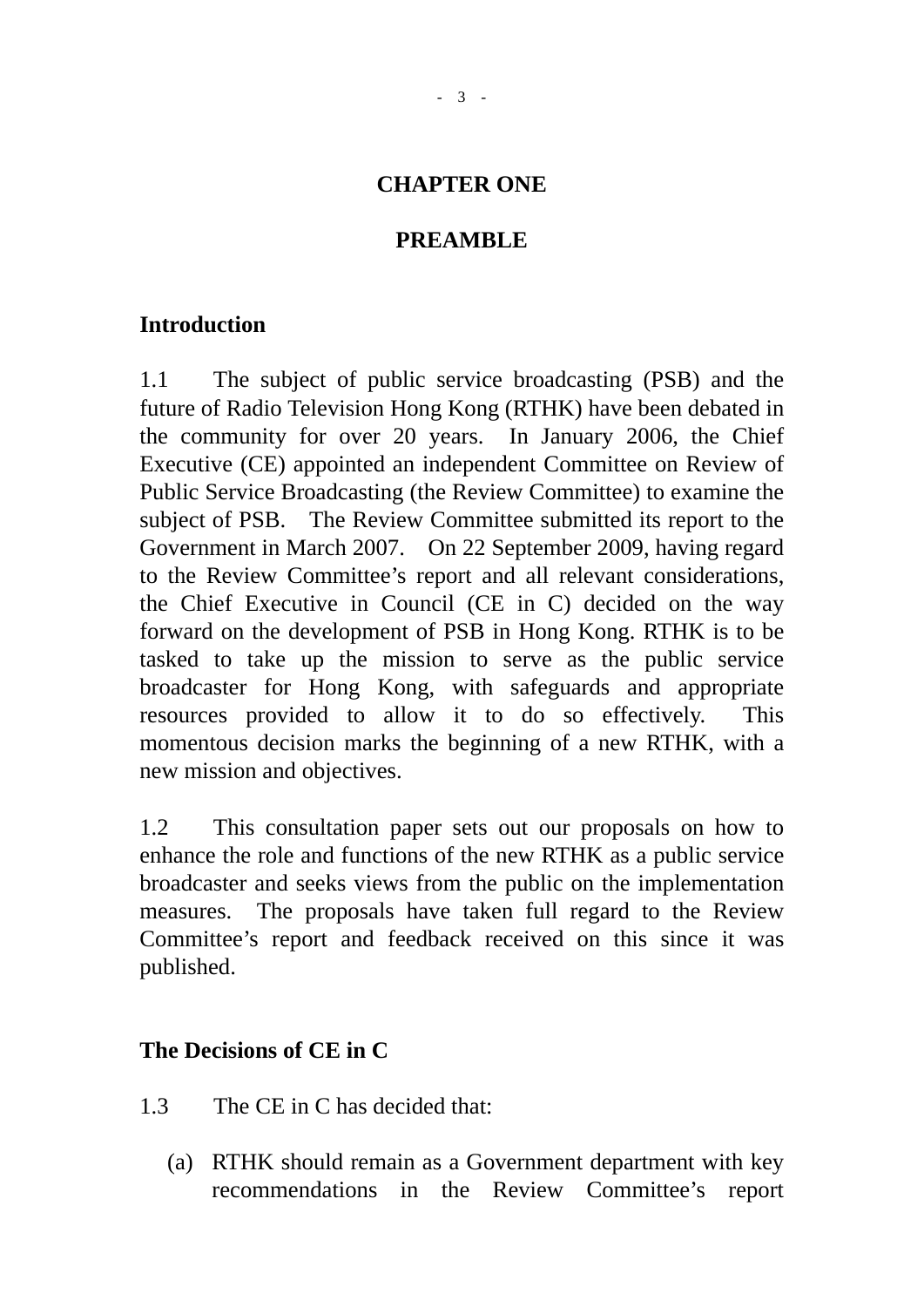implemented to allow it to fulfill its role as a public service broadcaster serving with specific public purposes, strengthened corporate governance and greater accountability to the community;

- (b) the Commerce and Economic Development Bureau (CEDB) should consult the public on how the new RTHK should operate in future to achieve its mission as a public service broadcaster, the programming direction it should take, the ways and means to evaluate its performance and enhance its accountability to the community;
- (c) subject to the outcome of the public consultation exercise and the established mechanism governing the allocation of new resources, RTHK should be allocated resources and frequency spectrum to enhance its operations and expand the scope of its services, including the provision of dedicated digital television and radio channels to be used as platforms for more original local productions, overseas co-operation, community participation and national broadcasts;
- (d) subject to necessary approval, RTHK should establish and manage a dedicated fund to support and encourage community and ethnic minority involvement in broadcasting, to meet the rising public expectations in the community; and
- (e) planning for the re-provisioning of the Broadcasting House to Tseung Kwan O should proceed as a priority.

1.4 All interested parties are invited to send us their views in respect of the issues covered by this public consultation exercise to the following address or website by **4 December 2009** –

Address : Commerce and Economic Development Bureau 2/F, Murray Building Garden Road **Central** Hong Kong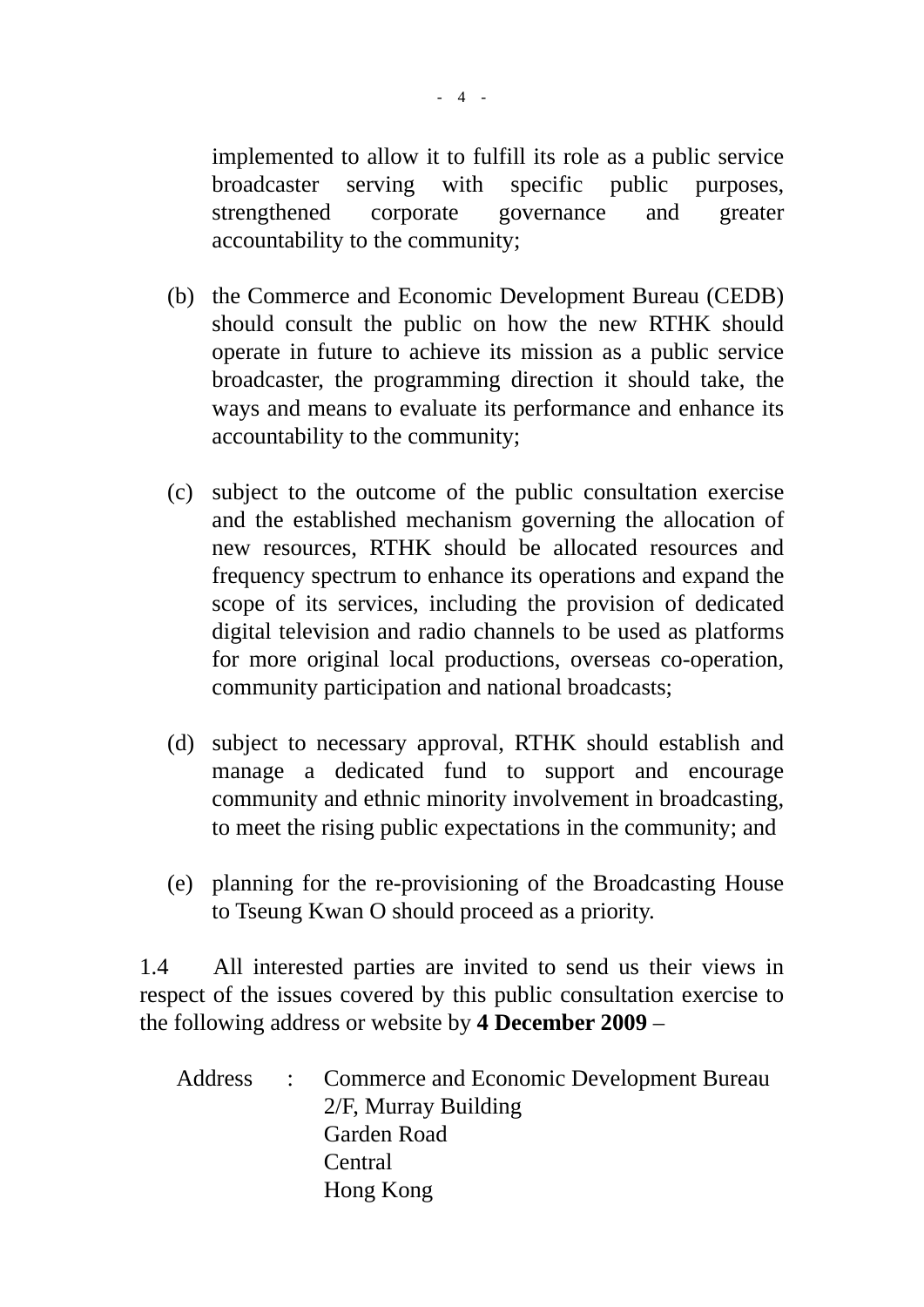Fax : (852) 2511 1458 E-mail : [psb@cedb.gov.hk](mailto:psb@cedb.gov.hk) Website : [www.cedb.gov.hk/ctb/psb](http://www.cedb.gov.hk/ctb/psb)

1.5 We look forward to receiving views in respect of the issues raised in this consultation paper.

1.6 All submissions received in response to this consultation exercise will be published in whole or in part in any form without seeking the permission of or providing acknowledgement to the party making the submission. No submission should be made in confidence.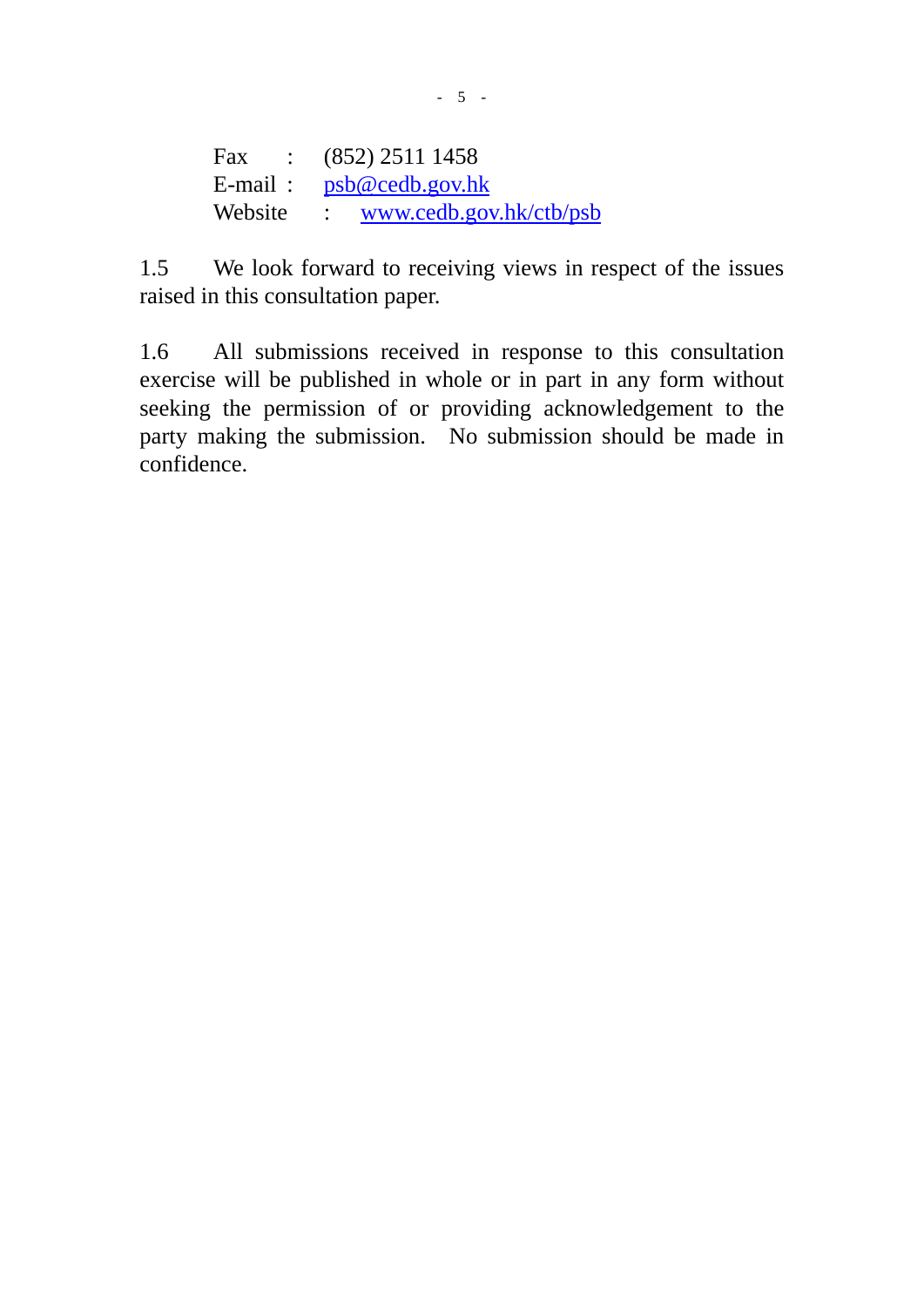#### **CHAPTER TWO**

#### **PUBLIC PURPOSES**

#### **Introduction**

2.1 Broadcasting is one of the most powerful and influential means of communication and PSB plays an important role in conjunction with commercial broadcasting to develop our community through broadening horizons and enriching the quality of life. It also provides an outlet for views and interests that may otherwise not be adequately covered by commercial broadcasters.

2.2 The broadcasting sector worldwide has generally accepted that PSB plays a role which complements and cannot be replaced by commercial broadcasting. In Hong Kong, PSB has for many years been provided both directly by RTHK as a Government department and indirectly by commercial broadcasters in accordance with their licence requirements.

2.3 On 22 September 2009, the CE in C announced, among other things, its decision that RTHK will be tasked to take up the mission as the public service broadcaster in Hong Kong with a significant expansion in the scope of its services.

2.4 It is common for overseas public service broadcasters to have clearly defined missions or public purposes. These mission statements charge a public service broadcaster with an explicit public service mandate, and are often used to evaluate their performance and the adequacy of services provided to the community.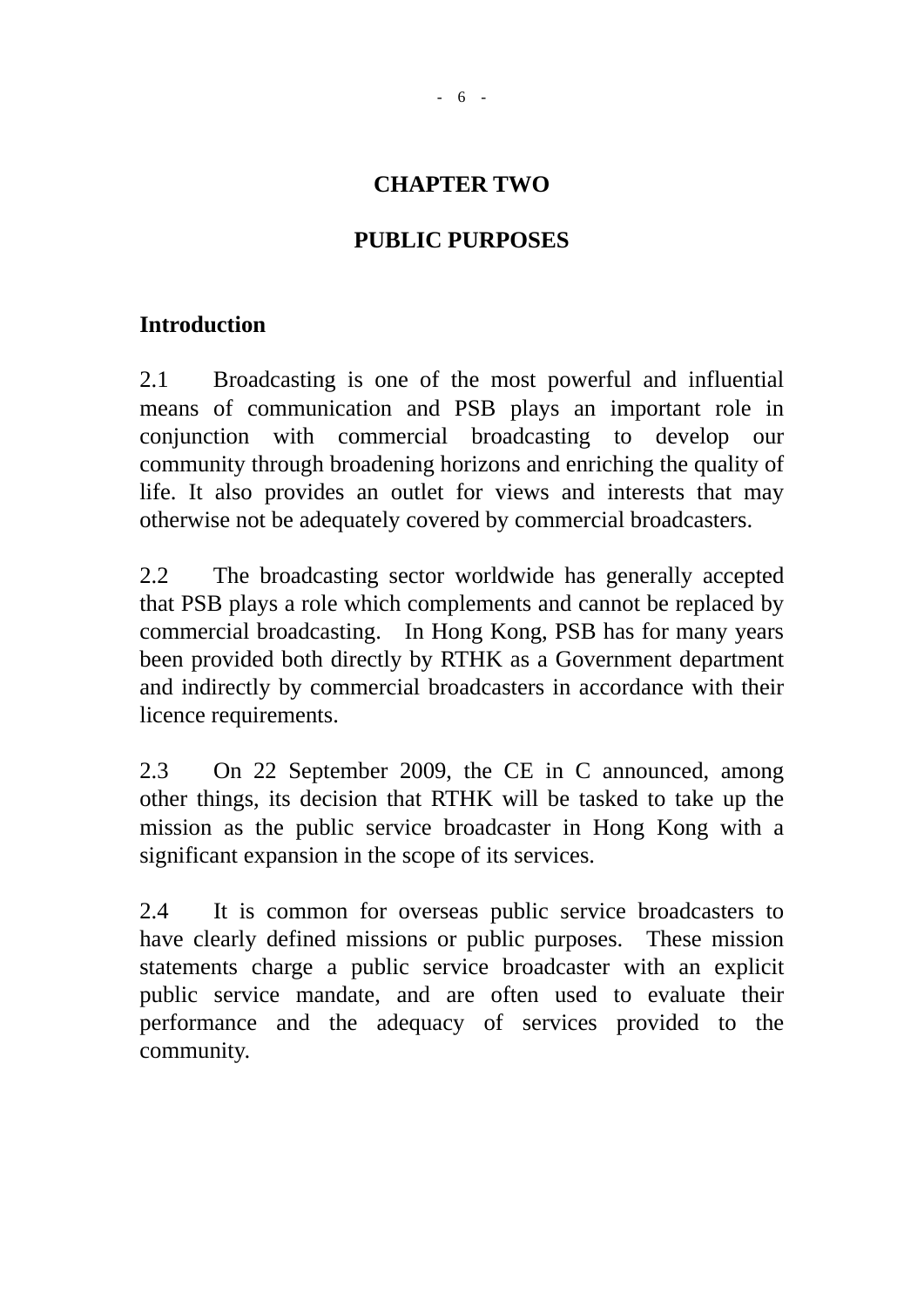#### **Proposed public purposes**

2.5 Having regard to the circumstances in Hong Kong, which is a modern and affluent society with deep-rooted respect for the freedom of expression, the free flow of information and pluralism, the Review Committee proposed four specific purposes for PSB in Hong Kong. They are -

- (a) *Sustaining citizenship and civil society.* This should be achieved by –
	- (i) promoting understanding of our community, our nation and the world through accurate and impartial news, information, perspectives and analyses;
	- (ii) promoting understanding of the concept of "One Country, Two Systems" and its implementation; and
	- (iii) providing an open platform for the free exchange of views;
- (b) *Fostering social harmony and promoting pluralism.* This should be achieved through the diversity of programme coverage, universality of reach and sensitivity to the pluralistic nature of Hong Kong and the world. The objective is to enhance public understanding and acceptance of the cultural, linguistic, religious and ethnic diversity both in the local community and beyond;
- (c) *Establishing education value and promoting lifelong learning.* This should be achieved through establishing education value and promoting lifelong learning by stimulating interest in a full range of subjects, and providing information and resources to facilitate learning at all levels and for all ages; and
- (d) *Stimulating creativity and excellence to enrich the multi-cultural life of Hong Kong people.* This should be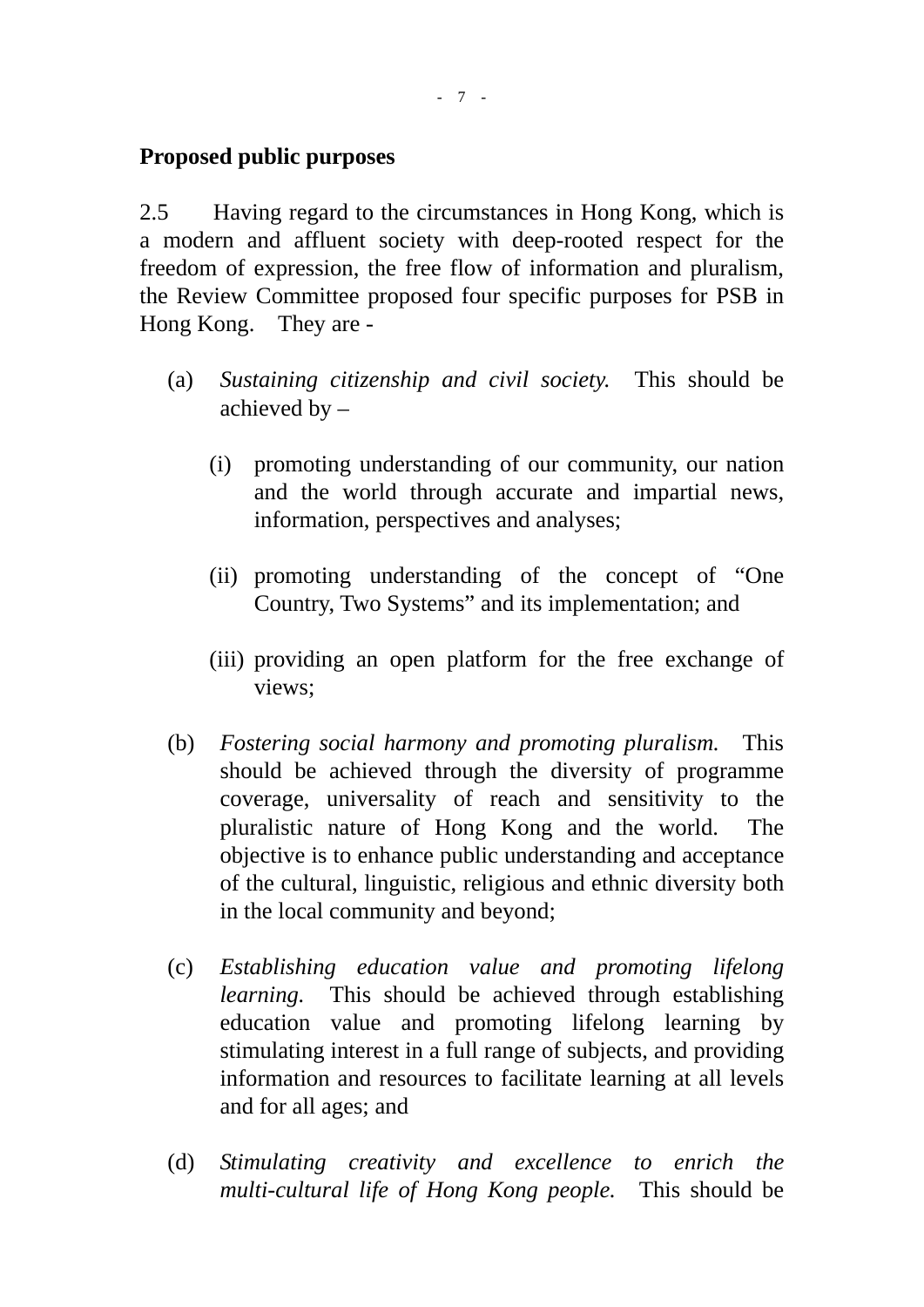achieved by stimulating creativity and excellence to enrich the multi-cultural life of the people of Hong Kong through the production, commission and acquisition of distinctive and original content for public broadcast. There should be active promotion of public interest, engagement and participation in cultural activities, and its programming and other corporate policies and practices should foster creativity and nurture talent.

2.6 We agree with the Review Committee's analysis of the demands of the Hong Kong community as well as its recommendations in respect of the public purposes for a public service broadcaster in Hong Kong. In designing and producing its programmes, we **propose** that RTHK should pursue these public purposes. To entrench these in the corporate culture, we intend to include them as part of the new Charter which will govern RTHK's relationship with the Government (see Chapter 4).

#### **Views sought**

## 2.7 **We welcome views on the following public purposes for RTHK -**

- **(a) Sustaining citizenship and civil society;**
- **(b) Fostering social harmony and promoting pluralism;**
- **(c) Establishing education value and promoting lifelong learning; and**
- **(d) Stimulating creativity and excellence to enrich the multi-cultural life of Hong Kong people.**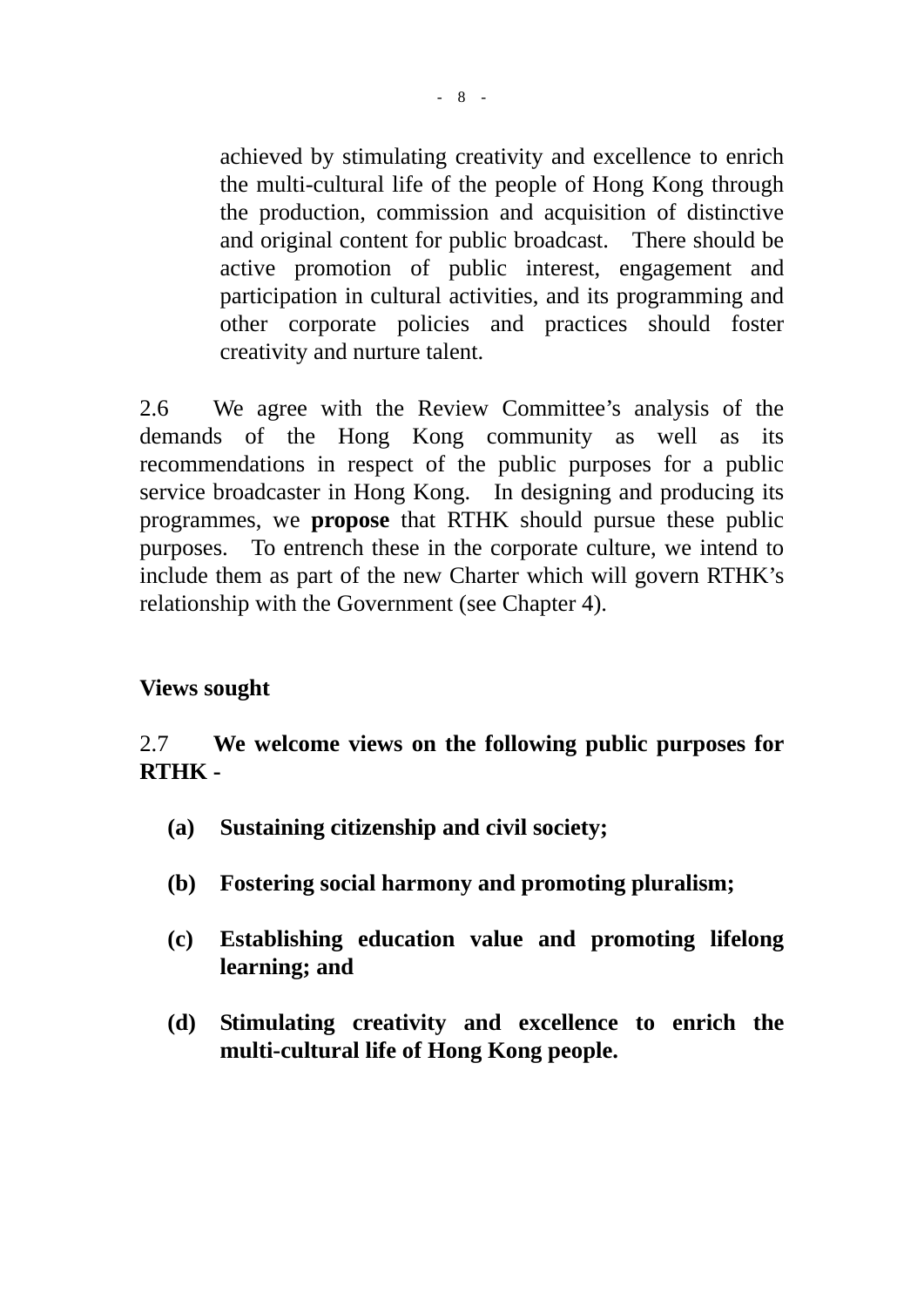#### **CHAPTER THREE**

#### **CORPORATE GOVERNANCE**

3.1 RTHK first came into existence in 1928, originally as a small unit within the Post Office known as GOW. Since then, RTHK has been providing publicly-funded broadcasting to Hong Kong through a range of programming services which seek to inform, educate and entertain the community.

3.2 In terms of organisation structure, RTHK is now a Government department under the policy purview and housekeeping oversight of the CEDB. Its operation is funded by the Government from the General Revenue. RTHK is editorially independent. It has appointed a panel of advisors from various sectors of the community which meets regularly to advise the department on its programming plan.

3.3 To ensure that RTHK is fully capable of achieving its public mission objectives and enhance its corporate governance, the Government has decided to introduce a broad-based Board of Advisors to be appointed by the CE of the Hong Kong Special Administrative Region (HKSAR) to advise the department.

#### **The Board of Advisors**

3.4 The Board of Advisors (the Board) will be a high-level advisory body with the mandate to advise the Director of Broadcasting (D of B) on a wide range of activities of RTHK, including editorial policy<sup>[1](#page-9-0)</sup>, programme standards, public standards reviews, etc. The appointment of the members will be made by the

<span id="page-9-0"></span> $\frac{1}{1}$  In line with the objectives proposed by the Review Committee, RTHK should be (a) accurate and authoritative in the information it disseminates; (b) balanced in the views it reflects, and even-handed with all who seek to express their views via the PSB platform; (c) immune from commercial, political and/or other influences; and (d) uphold the highest professional standards of journalism.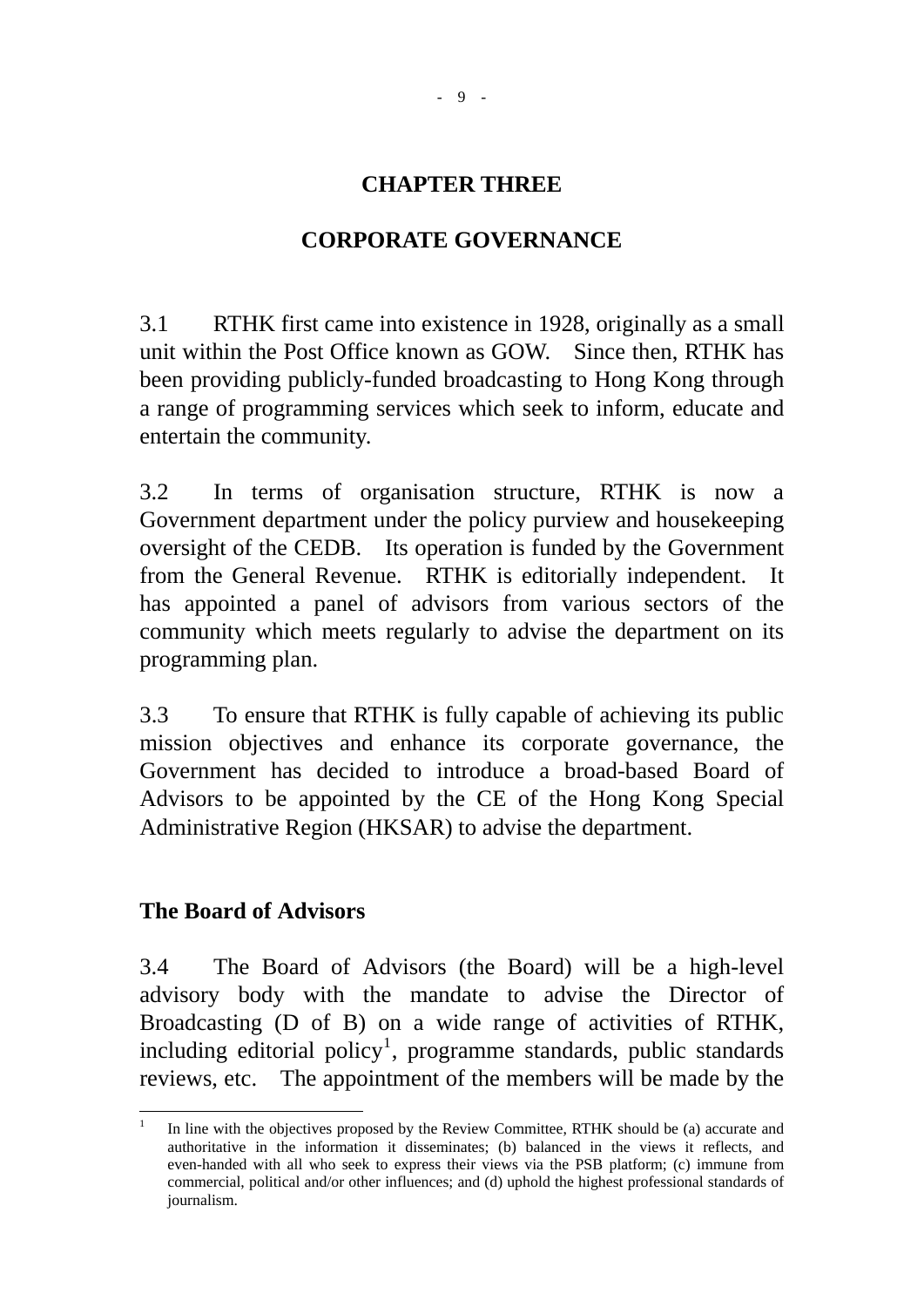CE to underlie the importance of the Board, in line with the established practice for appointment to high-level advisory bodies in Hong Kong.

#### **Responsibilities of the Board of Advisors**

3.5 As a high-level advisory body, we **propose** that the Board should take on the following responsibilities –

- (a) to advise D of B on all matters pertaining to editorial policy, programme standards and the quality of RTHK programmes;
- (b) to conduct regular public standards reviews to track how well RTHK programming meets up to audience expectations;
- (c) to receive reports on the performance evaluation of RTHK (see Chapter 5) and advise D of B on ways to improve service delivery;
- (d) to advise D of B on matters relating to community participation in broadcasting on radio and TV channels, including advising on the rules for the distribution of the new Community Broadcasting Involvement Fund proposed (see Chapter 7); and
- (e) to commission studies and research on issues pertaining to the achievement of the public mission of RTHK.

3.6 The Board should maintain regular communication with the RTHK management, but it should not be involved in the day-to-day operational and editorial decisions of RTHK, which are matters to be dealt with by D of B and his team. The Board is advisory in nature. It has no executive power. The ultimate editorial responsibility of RTHK must rest with D of B.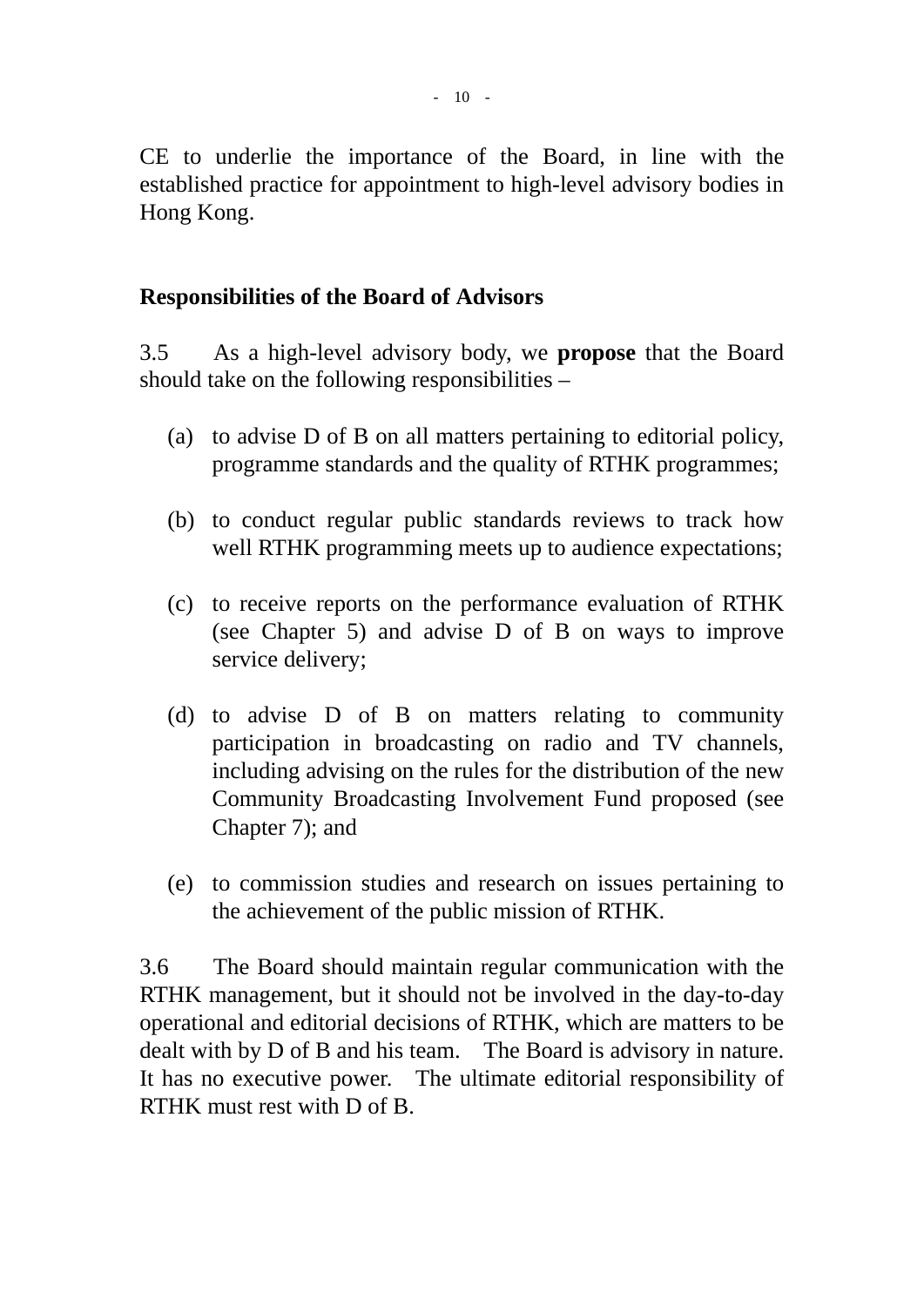#### **Size of the Board of Advisors**

3.7 Taking account of the view of the Review Committee, we **propose** that the size of the Board should not be more than 15. This will enable the Board to draw in a sufficiently wide range of expertise while not compromising efficiency and ease of operation.

## **Composition of the Board of Advisors**

3.8 Having regard to the view of the Review Committee, the composition of the Board of Advisors should comprise the right mix of persons with different expertise, appointed in their personal capacity, for ensuring effective governance.

3.9 In particular, the following categories of members should be included in the Board –

- (a) *Member(s) with industry/professional experience*. These include persons with experience in various sectors such as media, journalism, education, arts and culture, technology, legal, accounting and/or finance, persons with senior management experience and expertise, as well as persons with experience in serving the interests of minorities and/or the underprivileged;
- (b) *Ex-officio member(s*). Their presence can enhance communication and foster a constructive partnership with RTHK's management and staff; and
- (c) *Lay member(s)*. Their presence will contribute positively to good governance as each and every sector of the community has a legitimate claim on the subject of public service broadcasting.

3.10 We **propose** that the composition of the Board should take reference from the recommendations of the Review Committee above.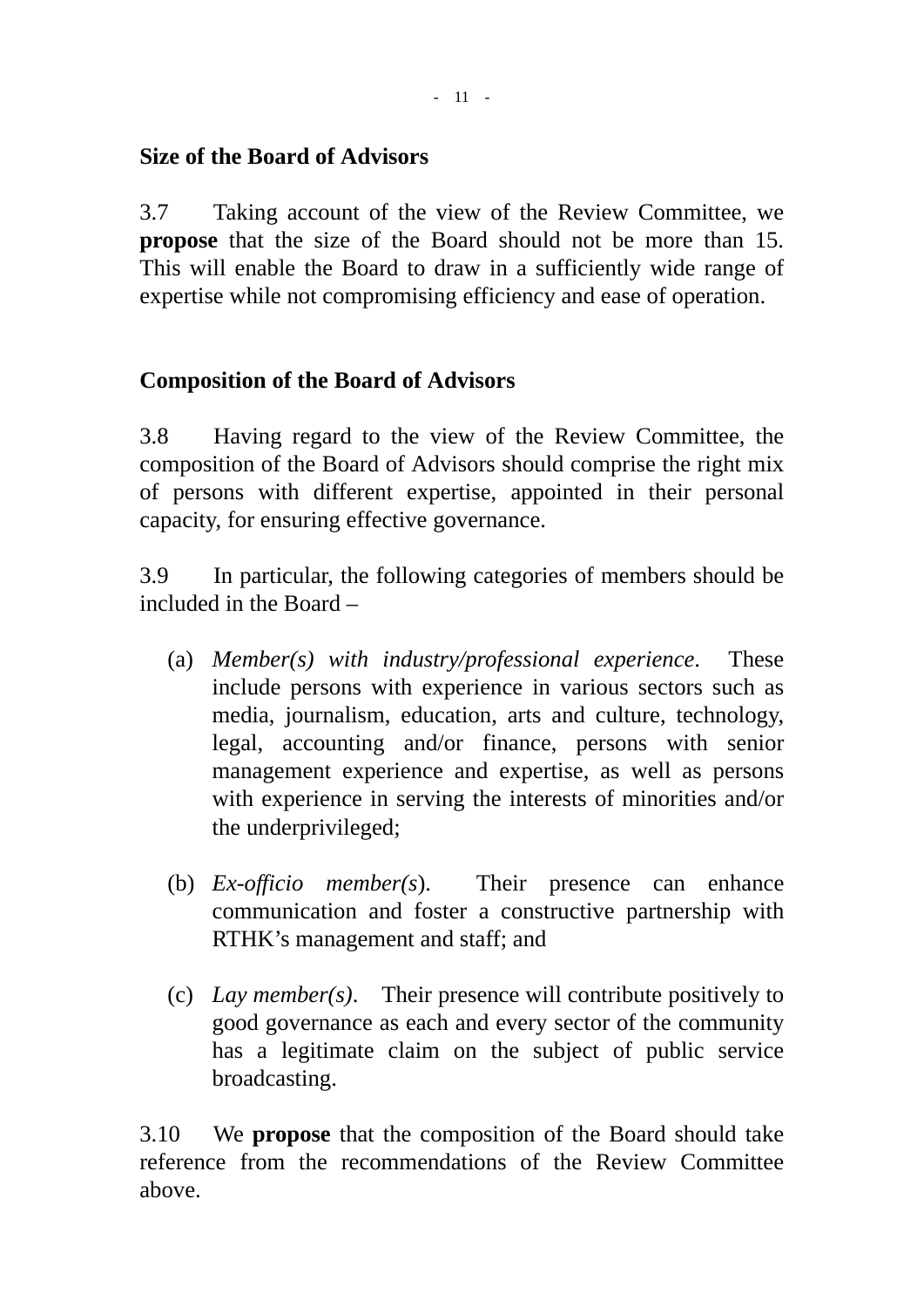3.11 We also **propose** that the Chairman of the Board should be a non-official.

3.12 For paragraph 3.9(b) above, we **propose** that D of B, as the Head of RTHK, should be appointed as the only ex-officio member of the Board. No other Government officials should be represented on the Board in order to ensure the independence of the advice to be tendered by the Board and to emphasise the point that the Board will only have an advisory role in respect of editorial issues.

3.13 To ensure the political neutrality of RTHK, we consider and **propose** that certain categories of persons should not be appointed to the Board (e.g. serving Members of the Executive Council and Legislative Council, public and judicial officers, etc).

## **Tenure of Appointment to the Board of Advisors**

3.14 In line with other Government advisory bodies, we **propose** that members of the Board should not normally serve longer than six consecutive years. The appointment should normally be a fixed term ranging from one to three years.

#### **Responsibilities of D of B in relation to the Board of Advisors**

3.15 The D of B, as Head of RTHK and the ex-officio member of the Board, will be the key person serving as a bridge to facilitate communication between the Board and RTHK. We **propose** that D of B should  $-$ 

- (a) seek advice of the Board on matters pertaining to editorial policy, programme standards, the quality of RTHK programmes and community participation in broadcasting;
- (b) submit performance evaluation reports to the Board and seek its advice on related matters;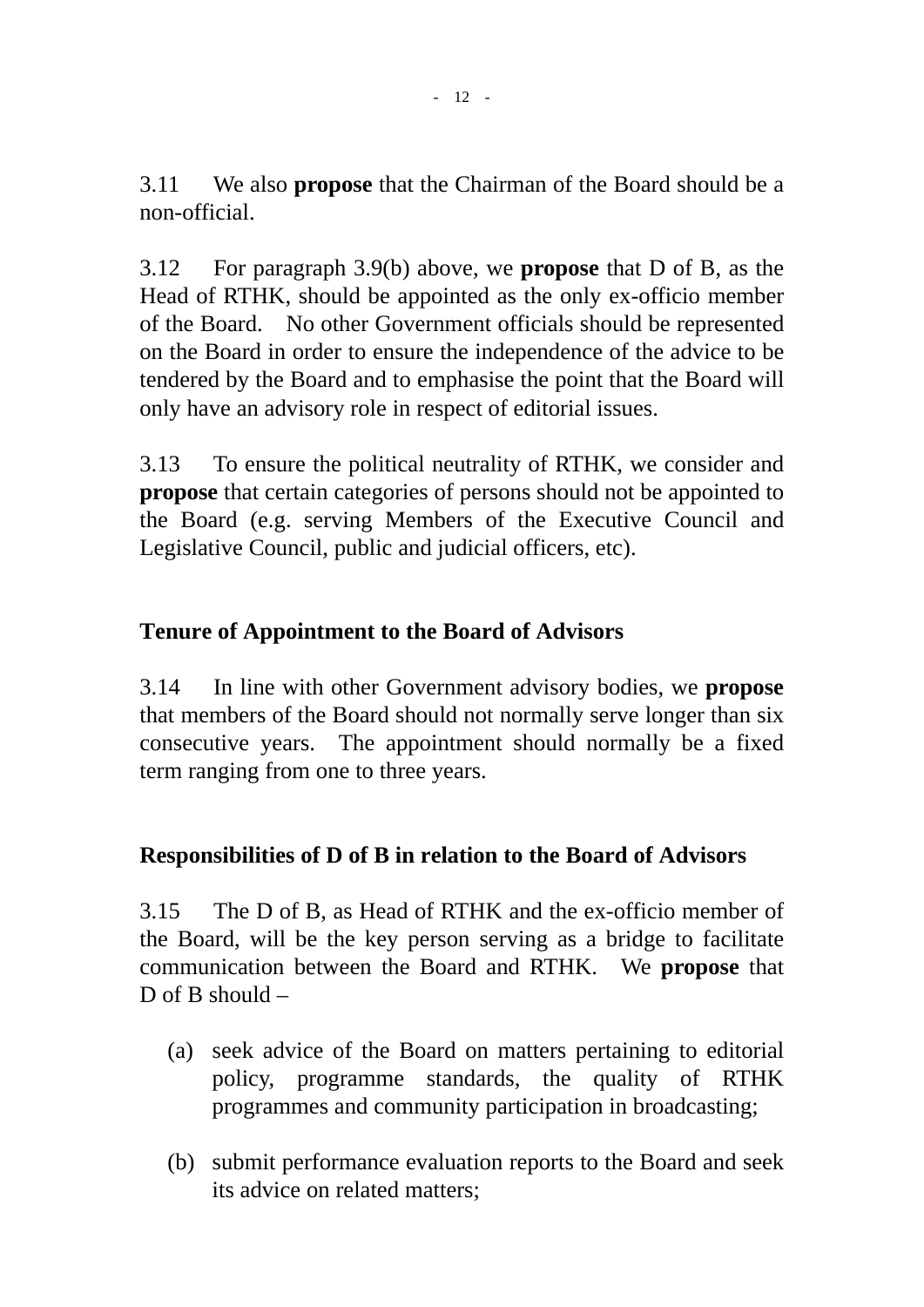- (c) give due weight and consideration to all advice provided by the Board; and
- (d) provide secretarial and other necessary support to the Board in carrying out its responsibilities set out in paragraph 3.5 above.

# **Views sought**

3.16 **We welcome views on the operation of the Board of Advisors to enhance the corporate governance of RTHK and its accountability to the public.**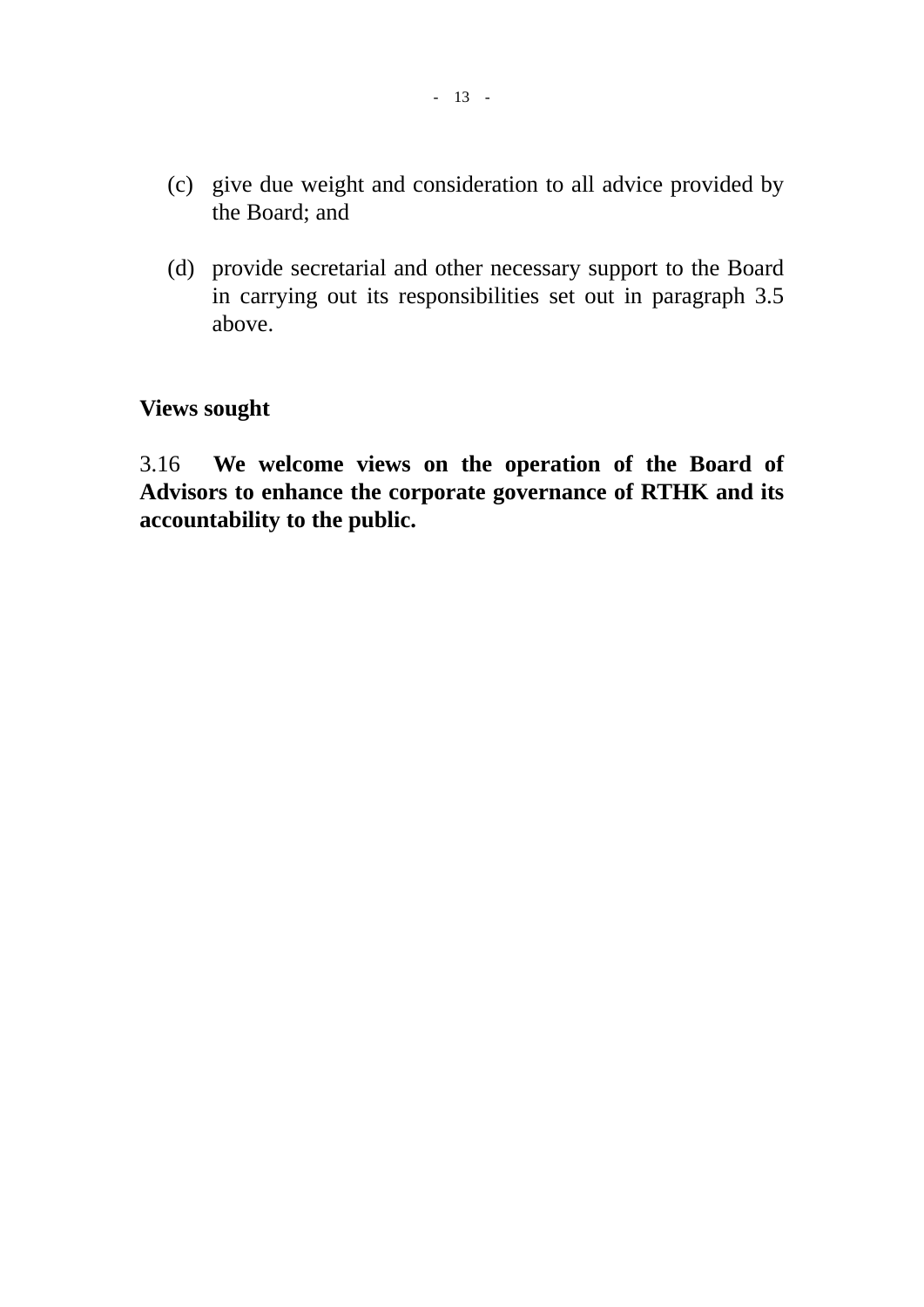#### **CHAPTER FOUR**

#### **THE CHARTER**

4.1 With over 80 years of service to the community, RTHK has established itself as a trusted source of information for the community. Recent survey<sup>[2](#page-14-0)</sup> shows clearly that RTHK has consistently been rated as the most credible electronic media in Hong Kong. So much so that RTHK is now perceived locally and internationally as a bellwether for the health of freedom of speech in Hong Kong. We should entrench this culture in RTHK as it moves to fulfill its new mission as a public service broadcaster.

4.2 In 1993, CEDB (the then Recreation and Culture Branch) and RTHK entered into the first Framework Agreement which specifies the respective responsibilities of the Secretary for Commerce and Economic Development (SCED) and D of B in relation to each other and clearly states that RTHK is editorial independent. Subject to renewal every two years, the Framework Agreement sets out the working relationship between SCED and D of B, including the standard arrangements on resource allocation and performance evaluation. Crucial to this relationship is the issue of editorial independence.

4.3 Having regard to the greatly expanded role of the new RTHK and to further enhance its editorial independence, the Government has decided to elevate the existing Framework Agreement between CEDB and RTHK to be in the form of a Charter to be issued by the Government.

4.4 The Charter will take the form of a formal document that sets out the relationship between the Government and RTHK. It will give substance to the relationship and clarify issues such as

<span id="page-14-0"></span> $\frac{1}{2}$  According to the Survey on Public Evaluation on Media Credibility undertaken by the Chinese University of Hong Kong, RTHK has been rated as the most credible electronic media in the surveys conducted in 1997, 2001, 2006 and 2009.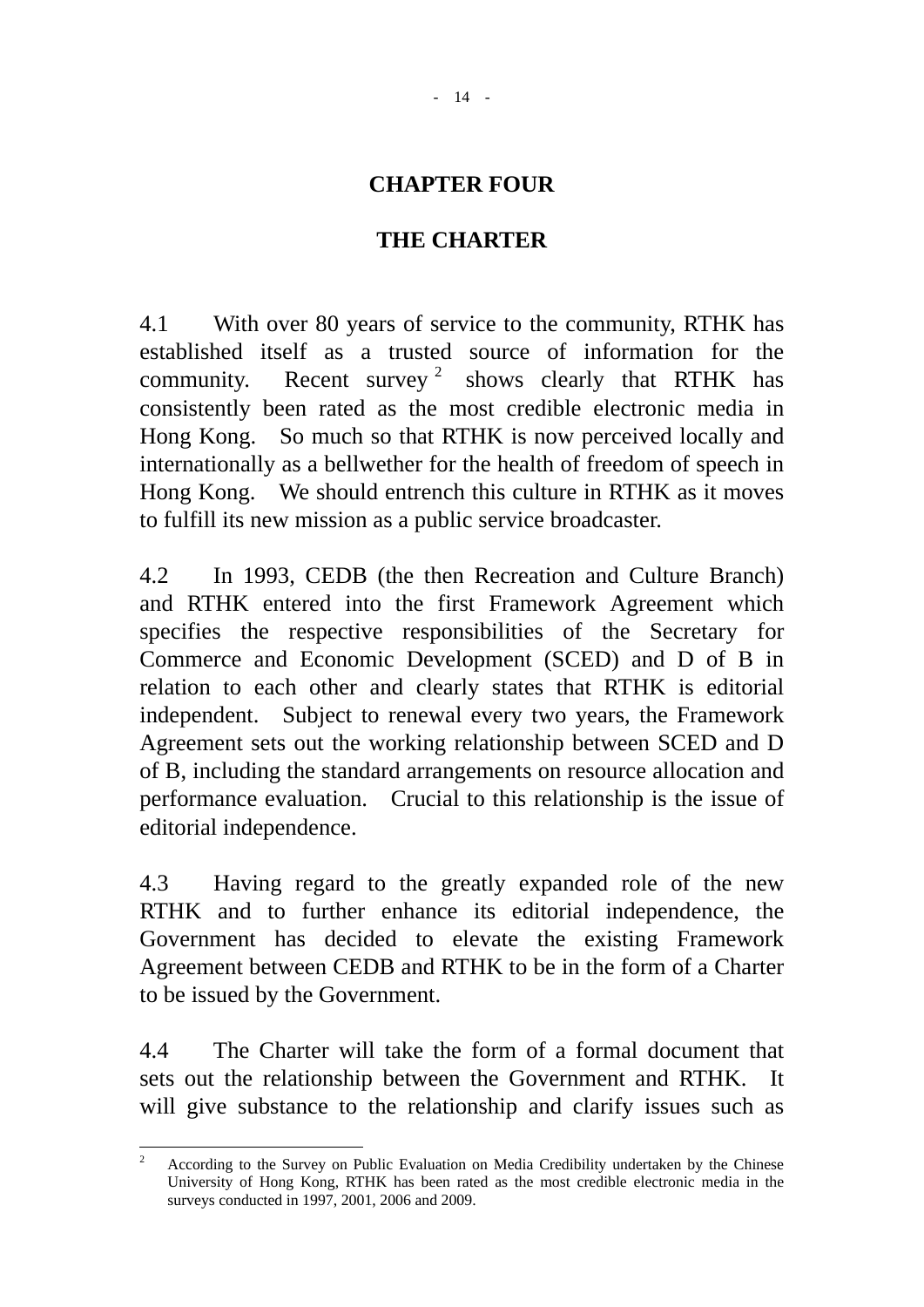transparency in RTHK's operation, the accountability and editorial independence of RTHK, and the role of the Broadcasting Authority (BA) in providing oversight over the programme standards of RTHK.

#### **Contents of the Charter**

4.5 Taking reference from the existing Framework Agreement and the Memorandum of Understanding<sup>[3](#page-15-0)</sup> signed among CEDB (the then Commerce, Industry and Technology Bureau), RTHK and the BA, we **propose** that the Charter should cover the following –

- (a) the institutional relationship between CEDB and RTHK under the Government structure;
- (b) the public purposes of RTHK;
- (c) the guarantees regarding the editorial independence of RTHK;
- (d) the role and composition of the Advisory Board and other related matters thereto, and the relationship between the Board and RTHK;
- (e) the relationship between the BA and RTHK and the related regulatory control issues (e.g. the manner in which programme contents are regulated under the framework of the BA and the handling of public complaints, etc);
- (f) the accountability and performance evaluation to allow better public scrutiny of RTHK's programme productions;
- (g) the modes of service delivery of RTHK;
- (h) the programming directions of RTHK;

<span id="page-15-0"></span> $\frac{1}{3}$  The Memorandum of Understanding states that RTHK complies with the generic codes of practice issued by the BA, which are applicable to all commercial broadcasters.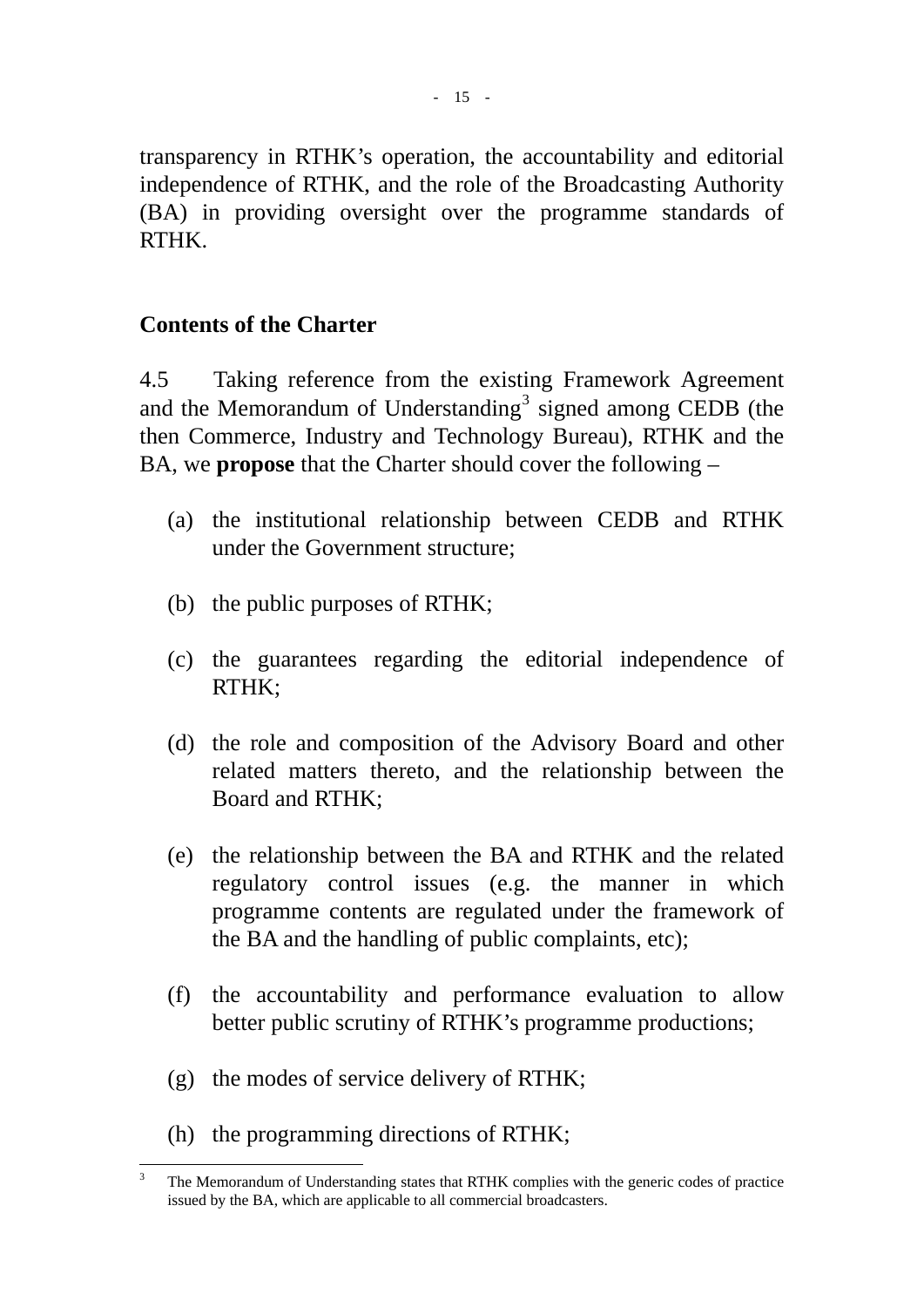- (i) the transparency in RTHK's operation; and
- (j) any other matters relevant to the operation of RTHK.

#### **Signing of the Charter**

4.6 To signify the importance of the Charter, we intend that the Charter should be signed by the Chief Secretary for Administration. It will be made available for public information and be accessible via the Government's website.

#### **Renewal**

4.7 To ensure that the Charter will be a living document, able to keep pace with the future development of RTHK, we **propose** that the Charter should be reviewed every five years. Depending on the extent and substance of amendments made, any revisions to the Charter may be made after an appropriate public engagement exercise.

#### **Views sought**

4.8 **We welcome views on the issue of a Charter to set out the relationship between the Government and RTHK and the various matters to be covered by the Charter.**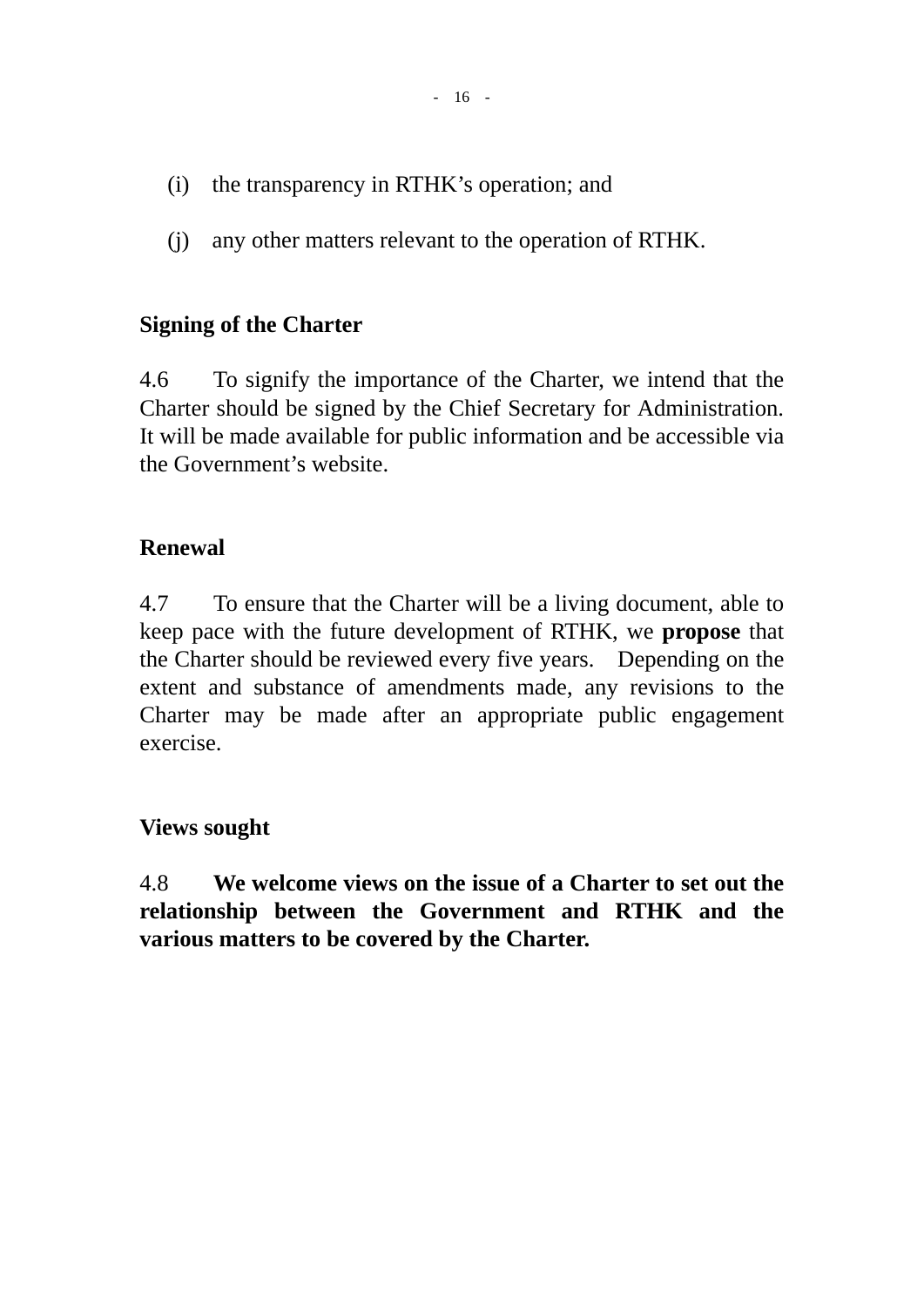#### **CHAPTER FIVE**

#### **PERFORMANCE EVALUATION**

#### **The need for performance evaluation**

5.1 Performance evaluation is essential to the on-going management of any responsible organisation. To evaluate performance, an organisation must set clear targets, develop measurable performance indicators and conduct regular assessments. These activities generate critical management information that reveals risks and problems, as well as highlights opportunities for improvement.

5.2. A public service broadcaster's performance evaluation is not only a requisite management process. It is both a foundation for accountability and a means to gain the public's trust and support for a public service broadcaster. The evaluation outcome provides a basis for public scrutiny of the extent to which a public service broadcaster delivers its public service mission, and returns value for the public money it expends.

#### **Objectives and performance indicators**

5.3 We generally agree with the Review Committee's view on the broad areas of a public service broadcaster's performance that should be subject to evaluation, and the objectives that should be achieved in each of these areas. We **propose** that RTHK's performance should be evaluated against these identified broad areas and objectives.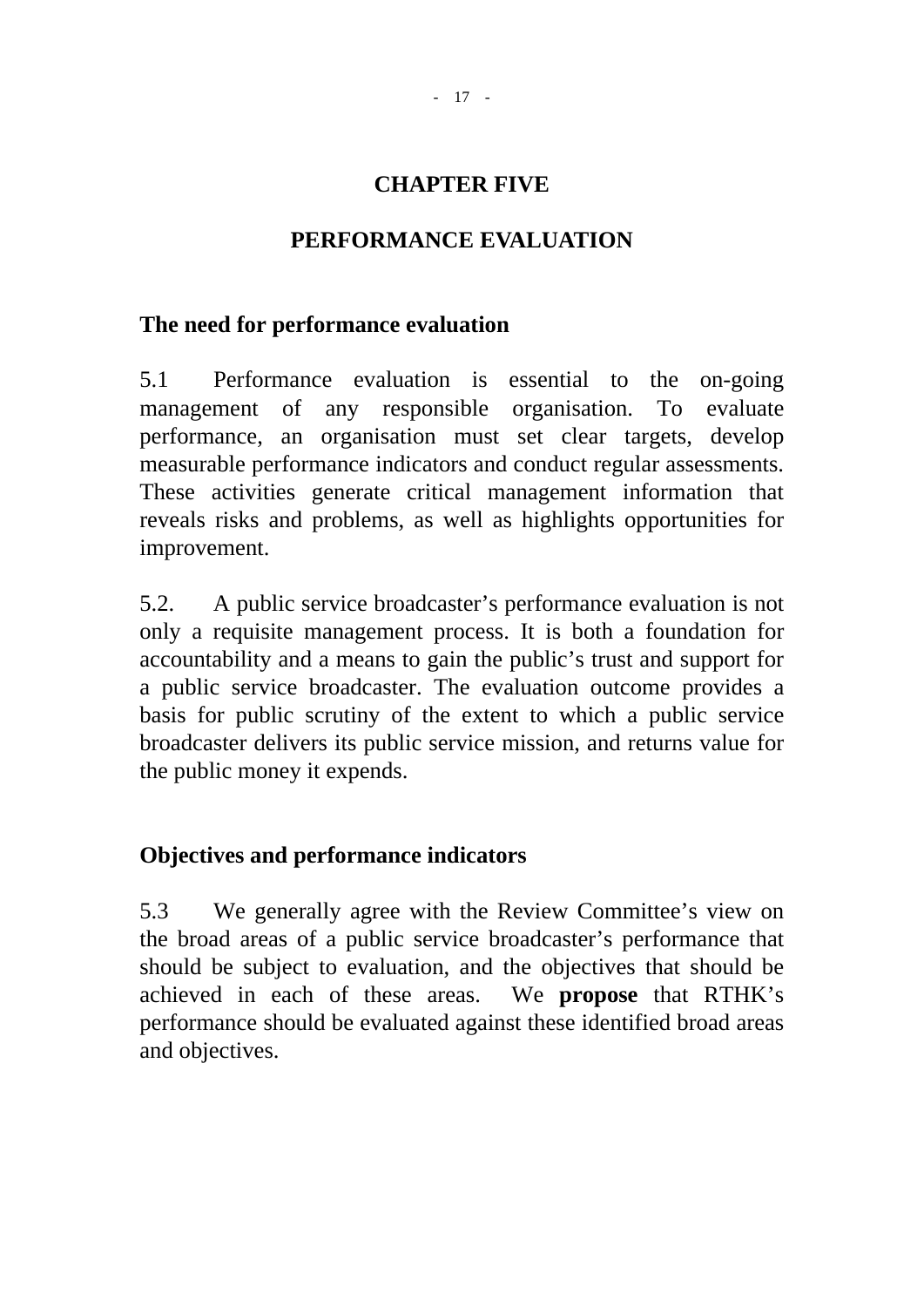#### *Scope and quality of services*

5.4 Within this performance area, RTHK should seek to achieve four objectives:

*Objective-1 Provide a comprehensive mix of programme genres to cater for the entire population, addressing both majority and minority needs and interests.*

#### Possible key performance indicators

- (a) Range of programme genres: overall and by transmission media.
- (b) Broadcast hours and percentage of different programme genres.
- *Objective-2 Cater for the diverse needs of different groups in the community, and promote public understanding and tolerance of such diversity.*

#### Possible key performance indicators

- (a) Availability of programmes in different languages and/or dialects.
- (b) Availability of multi-cultural programmes.
- (c) Availability of programmes that cover different religions.
- (d) Availability of programmes that cater for the special needs of audience with disabilities.
- (e) Availability of special measures to facilitate the enjoyment of programmes by people with special needs.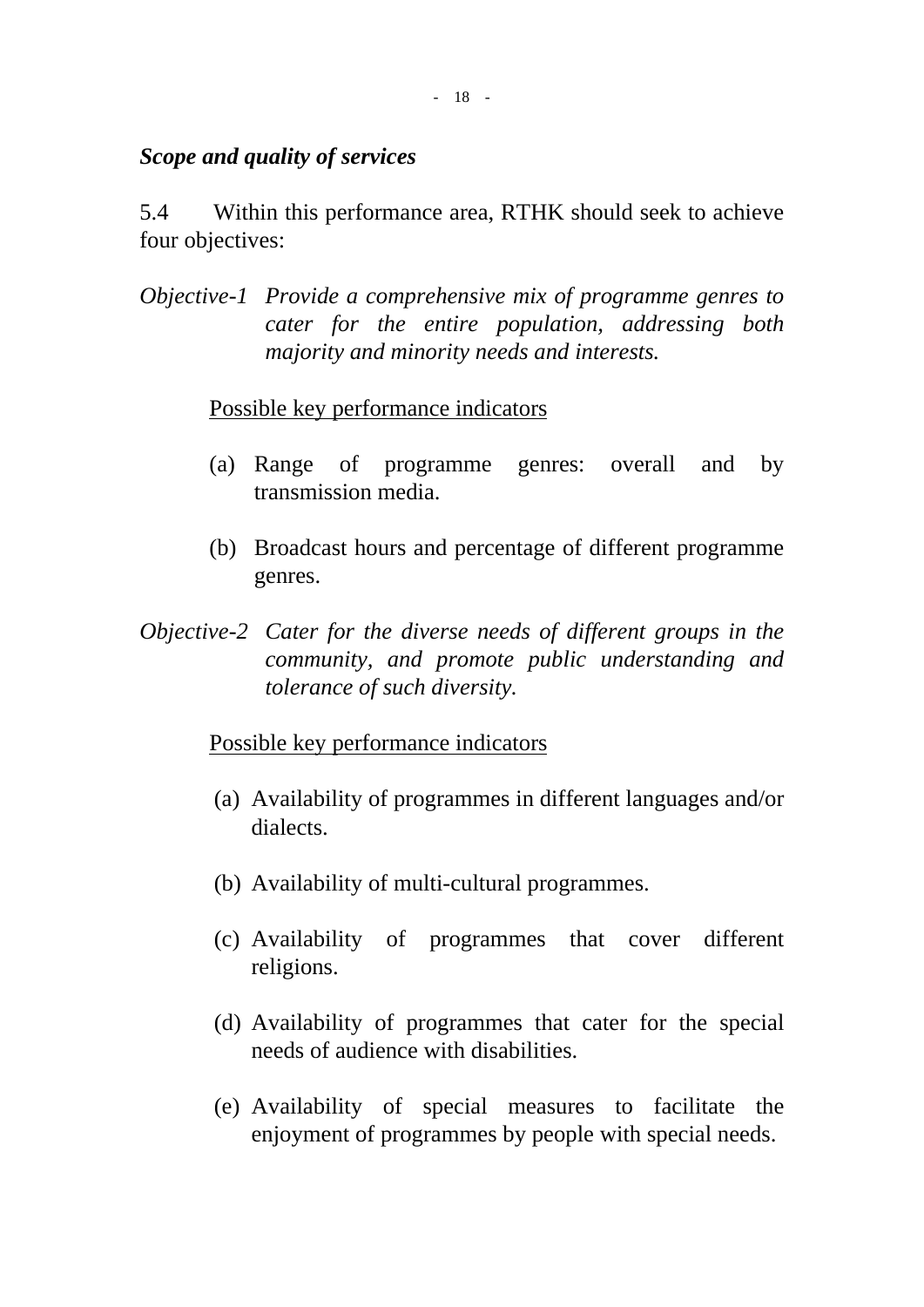*Objective-3 Stimulate creativity and originality, and nurture talent.* 

#### Possible key performance indicators

- (a) Broadcast hours and percentage of:
	- (i) Locally first-run programmes.
	- (ii) Programmes produced in-house.
	- (iii) Commissioned programmes (produced by independent producers and/or production houses).
	- (iv) Programmes acquired from outside sources.
- (b) Resources (amount and percentage of total budget) spent on each of the categories listed in (a).

*Objective-4 Provide quality programmes.* 

#### Possible key performance indicators

- (a) Rate of approval by external assessors to determine compliance with internal programme standards.
- (b) Audience feedback.
- (c) Number of local, regional and/or international awards received.

# *Audience reach and market share*

5.5 The objective of RTHK under this performance area should be to:

*Objective-5 Maximise the social impact by reaching as large a*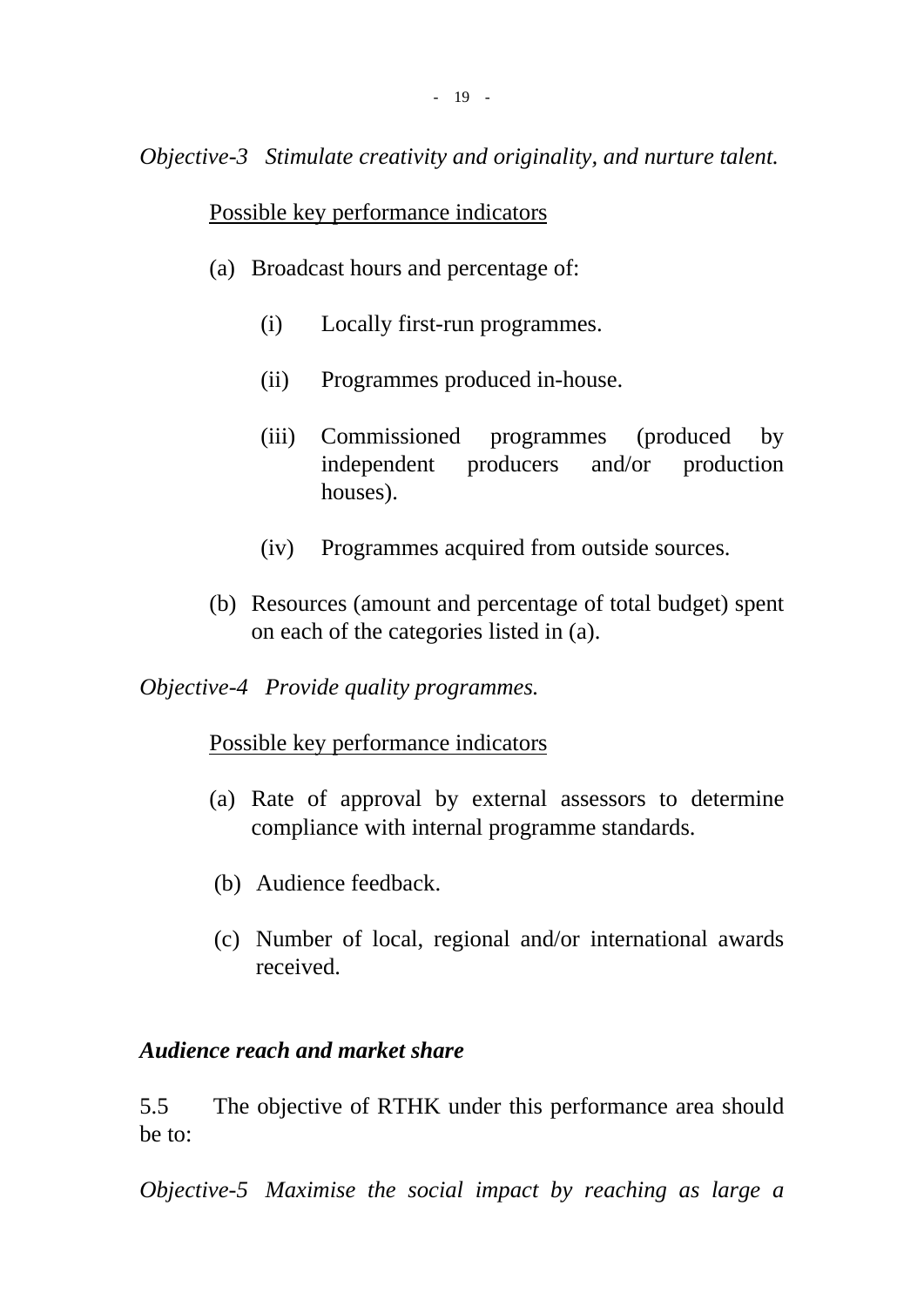*population as possible with services delivered across various platforms, including radio, TV, online and other new media as they become available.* 

Possible key performance indicators

Total audience size (number of persons who have at any point during the relevant period received the services), and changes in this area (growth/decline).

#### *Quality of governance and management*

5.6 Good governance, effective management and cost-effectiveness are key attributes that must be achieved by RTHK. In this performance area, it should pursue the following objectives:

*Objective-6 Ensure credibility and accountability through quality governance.* 

#### Possible key performance indicators

- (a) Compliance with statutory and other applicable requirements.
- (b) Adequate and timely reporting, review, disclosure and response to the public.
- (c) Adoption of appropriate transparency measures.
- *Objective-7 Ensure efficiency and sustainability through effective internal management.*

#### Possible key performance indicators

(a) Delineative and unambiguous table of organisation with clear chains of command.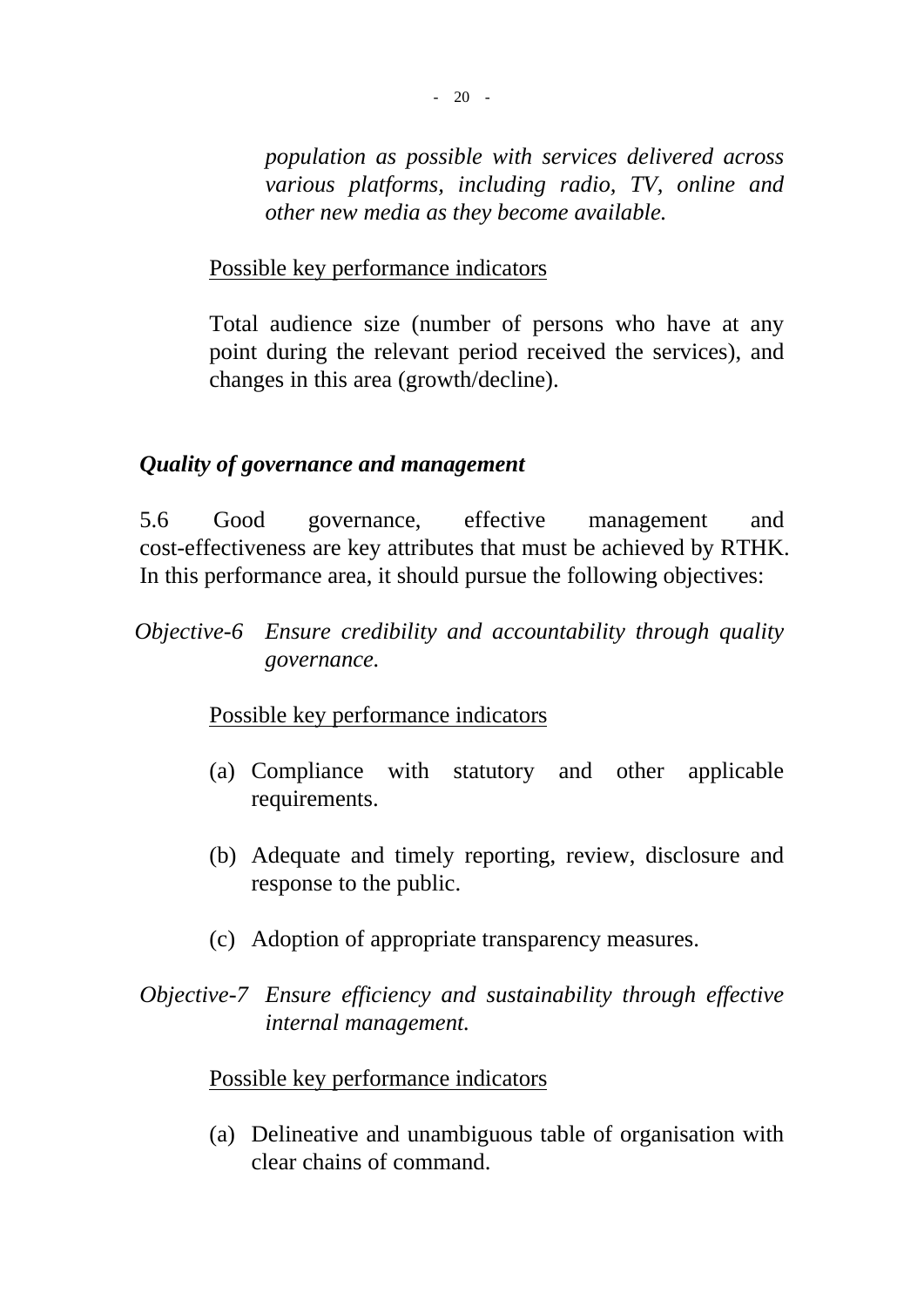- (b) Proper delegation of authority in day-to-day operation.
- (c) Regular communication between management and staff, and between the management and the Board.
- (d) Fair, effective and transparent staff appraisal mechanism, with regular evaluation and corresponding management actions of reward/punishment.
- (e) Adequate support for staff training and development.
- *Objective-8 Ensure cost-effectiveness and optimal utilisation of assets through sound resource management which may involve the reduction of administrative layers, sharing of resources across divisions, etc.*

#### Possible key performance indicators

- (a) Cost per broadcast hour overall.
- (b) Cost per broadcast hour by programme genres.
- (c) Utilisation rate of facilities and equipment (e.g. studios, outside broadcast vans, etc).
- (d) Percentage of administrative and programme production expenditures as part of the total expenditure.

#### *Development of new media services*

- 5.7 RTHK should pursue the following objectives:
- *Objective-9 Explore and develop new media services to reach out to as large an audience as possible.*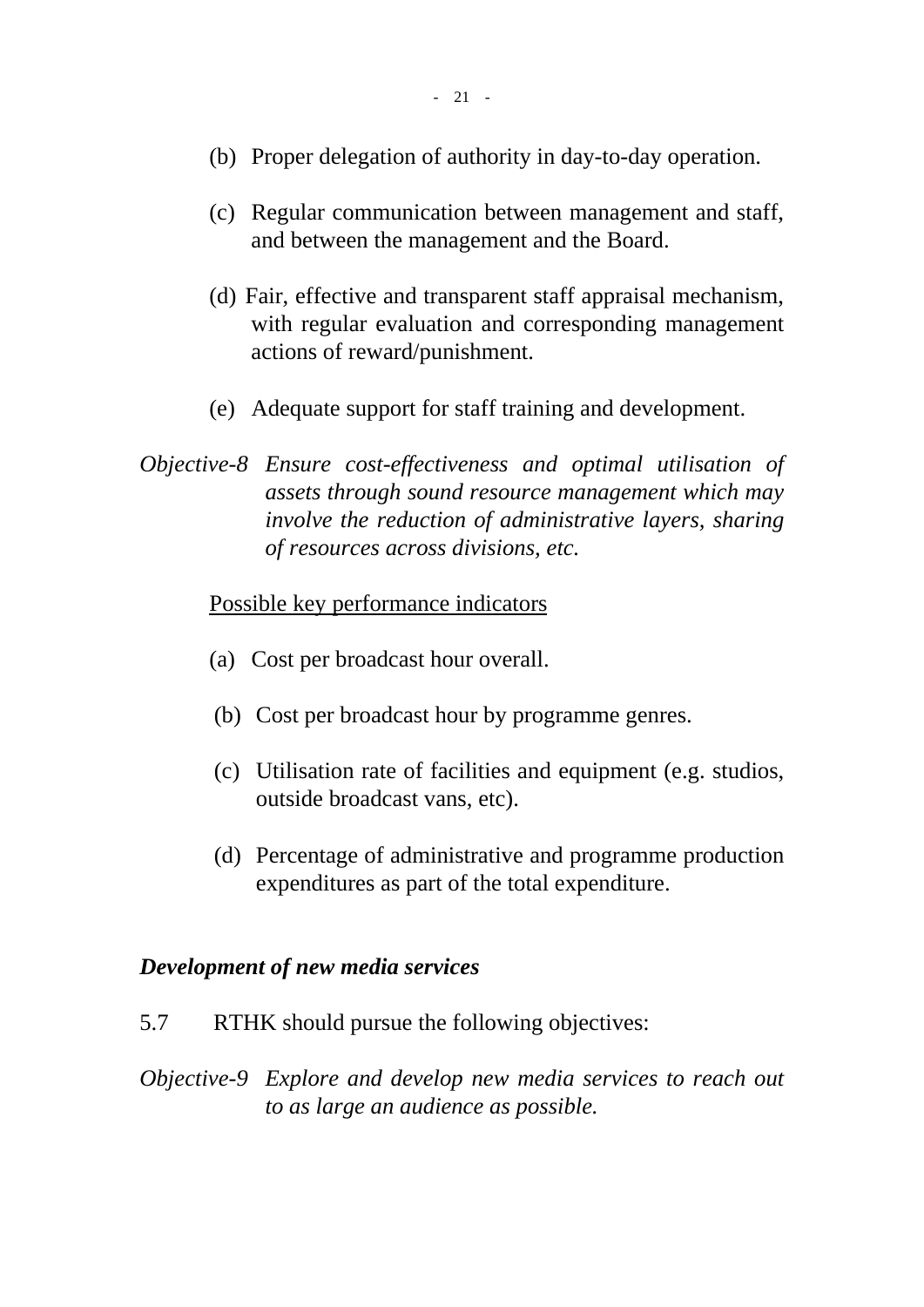#### Possible key performance indicators

New broadcasting content, information (including archives) and interactive services available through new media.

*Objective-10 Enhance the accessibility and quality of new media services, and promote their use by the public.* 

#### Possible key performance indicators

- (a) New media service users: number and growth/decline.
- (b) User retention (e.g. browsing duration).
- (c) Signal quality assessment.
- (d) Connection speed and reliability.

#### *Public participation*

5.8 To cater for the changing needs of the community, and respond to public expectations in a timely and constructive manner, RTHK should:

*Objective-11 Provide adequate and effective opportunities for obtaining public views and feedback, and use these inputs in the decision making process.* 

#### Possible key performance indicators

- (a) Forums to facilitate on-going public consultation on all aspects of the services and operation: availability, frequency of meeting, and timeliness of reporting to the Board.
- (b) Public hearings and survey of public satisfaction level: regularity and timeliness of reporting to the Board.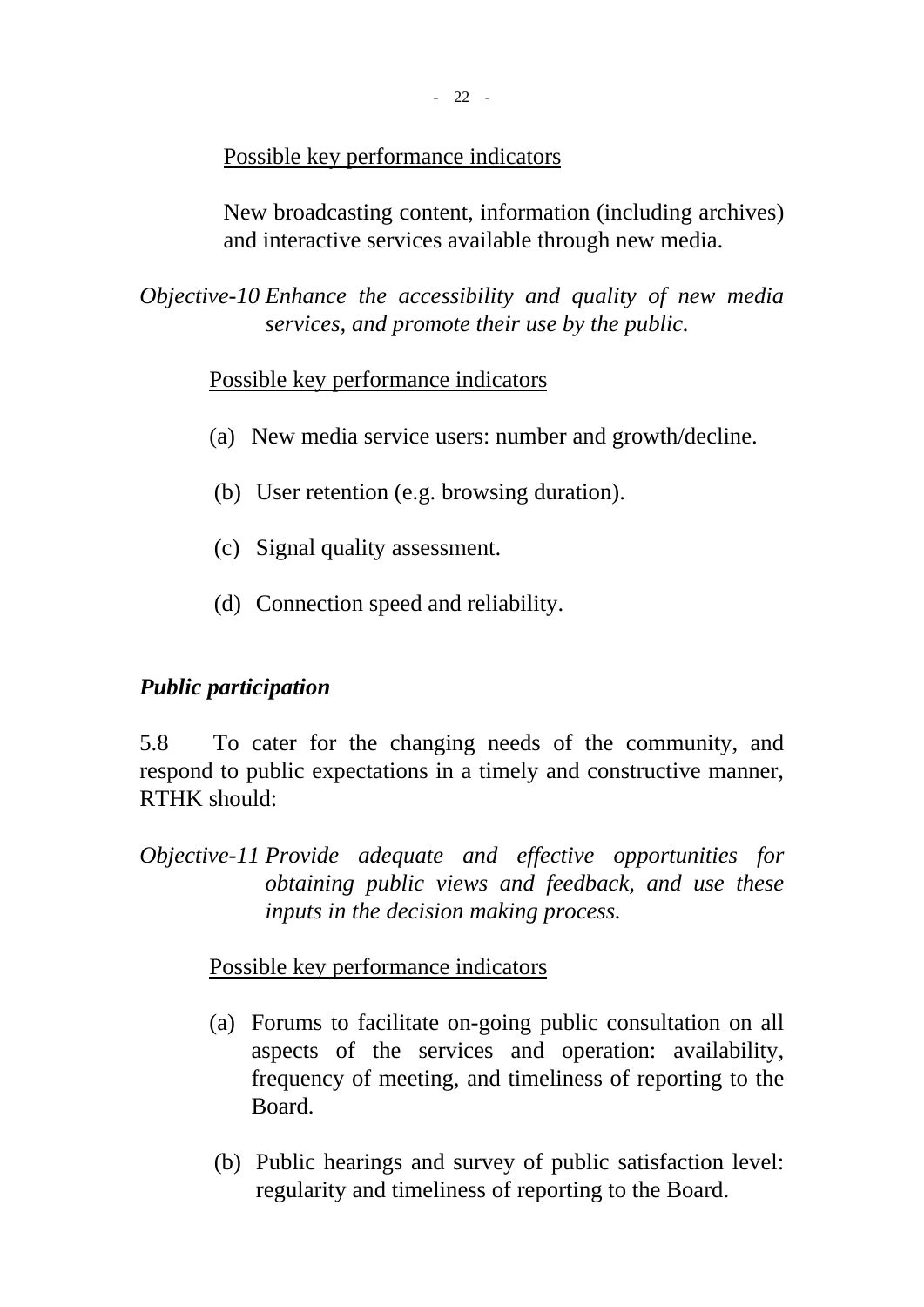*Objective-12 Maintain a credible, accessible and efficient complaints handling system. Handle complaints in a positive, timely and fair manner, and take follow-up actions as necessary.* 

#### Possible key performance indicators

- (a) Publicity on complaints channels.
- (b) Number of complaints received.
- (c) Number of complaints substantiated.
- (d) Number of complaints resolved and/or addressed.
- (e) Improvement measures identified/implemented.
- (f) Disclosure of overall complaint handling statistics and follow-up action taken in annual report published for public scrutiny.

#### **Value of performance evaluation**

5.9 Performance evaluation not only serves as a management tool, but also enhances public accountability. To generate useful management information:

- (a) evaluation should be conducted regularly to enable comparison of performance over time;
- (b) follow-up actions should be identified and implemented promptly; and
- (c) evaluation outcomes should be shared with staff to build a common understanding of corporate objectives and actions needed to achieve them, and reported in a timely manner to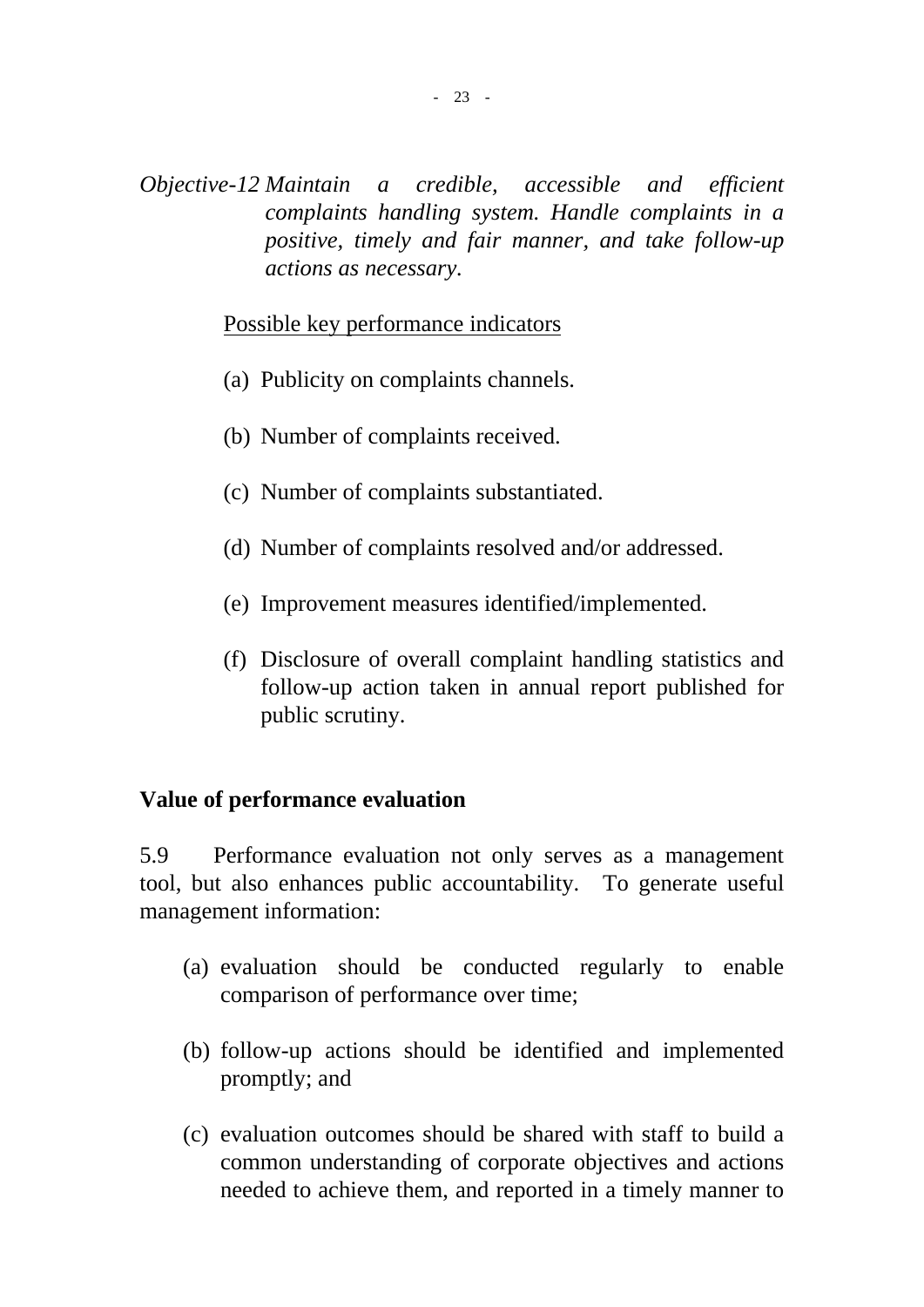the Board to enable effective oversight and facilitate adjustment in organisational strategies and directions.

5.10 The key evaluation outcomes and follow-up actions adopted should also be disclosed to the public in the annual report of RTHK or through other appropriate forms of publicity. Such information will facilitate informed public scrutiny and enhance the accountability of RTHK.

#### **Views sought**

5.11 **We welcome views on the performance evaluation of RTHK and the performance objectives/indicators to be adopted***.*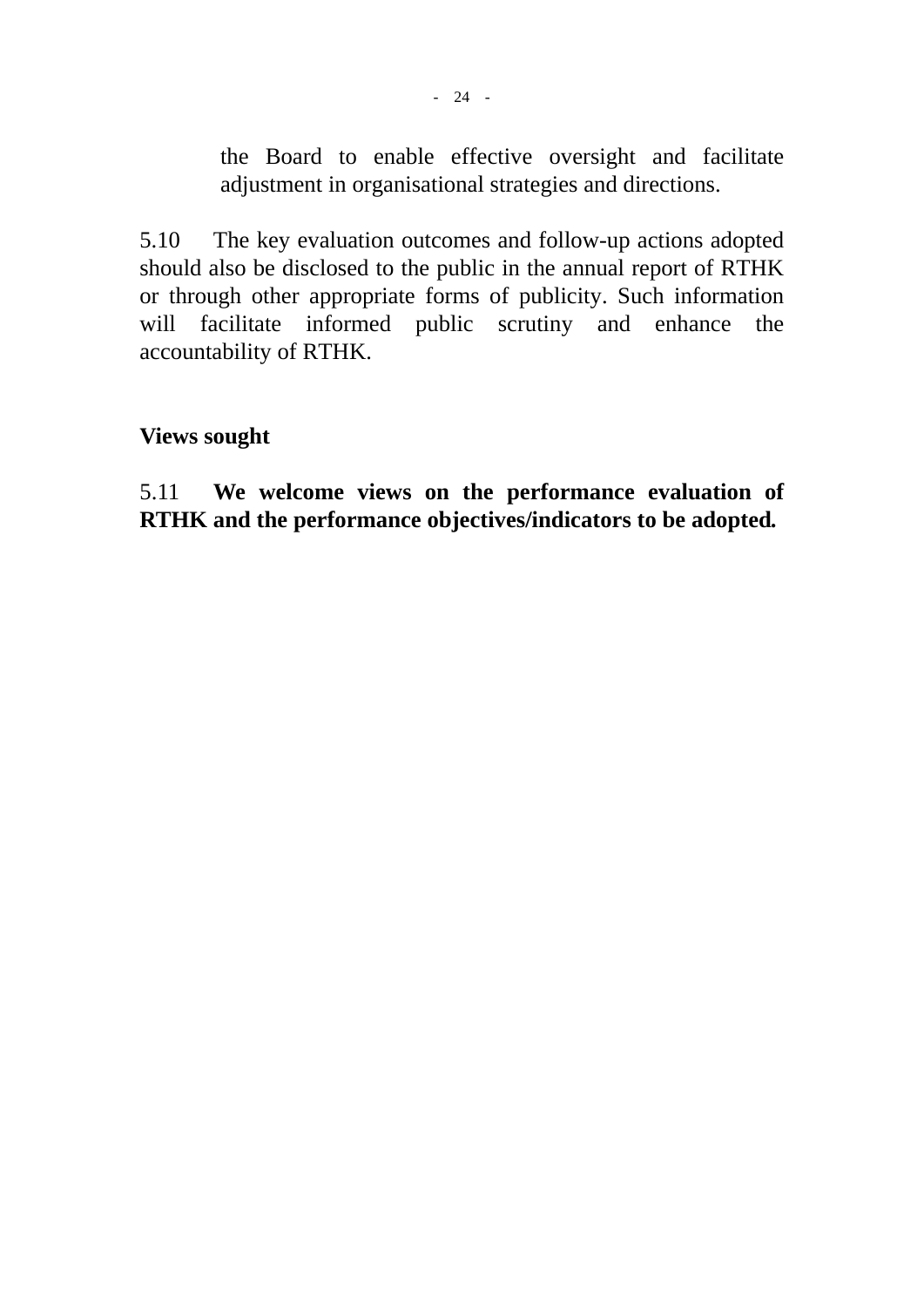#### **CHAPTER SIX**

#### **EXTENDED MODE OF SERVICE DELIVERY**

6.1 The broadcasting landscape keeps changing and technological advancements have been providing new impetus for the growth and development of the industry. The success in the digitisation of terrestrial television in Hong Kong over the last two years (with about 40% digital take-up) and the new interest of the industry in the introduction of digital audio broadcasting provide an opportunity to allocate additional spectrum and financial resources to RTHK so that it may develop as an all-round public service broadcaster to serve the community. The service package should include the following:

- (a) Analogue AM and FM services that RTHK is currently providing, i.e., 4 AM channels and 3 FM channels;
- (b) New DAB services through the use of a Band III multiplex; and
- (c) One digital terrestrial television multiplex in the UHF Band, capable of providing both high-definition and standard-definition television services.

6.2 With the above enhancements, RTHK will be better able to provide public broadcasting services that serve as an important complement to commercial broadcasting services, e.g. providing programme services for ethnic minorities or the elderly, educational TV, etc.

#### **Views sought**

6.3 **We welcome views on the extended mode of service delivery for RTHK in future.**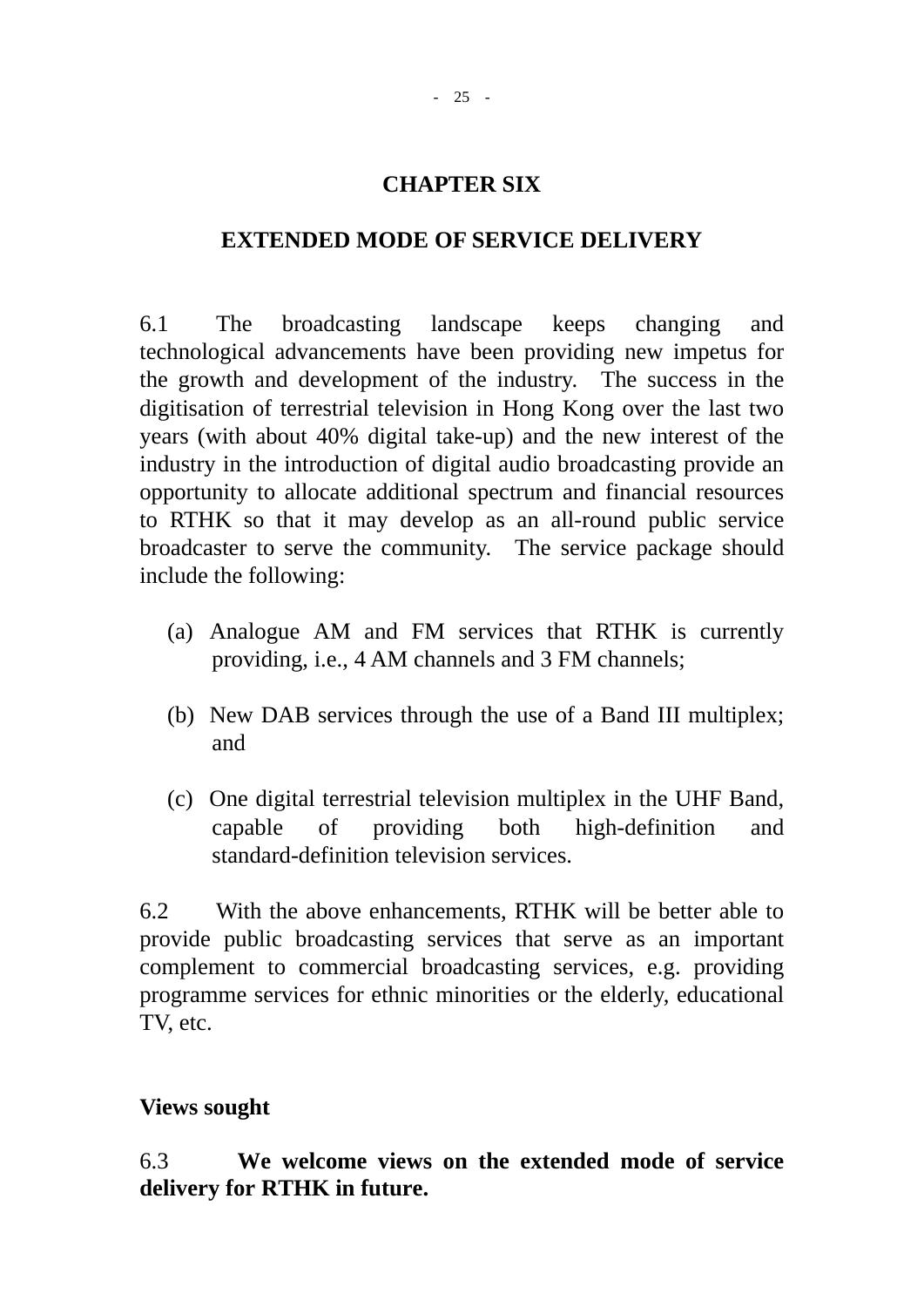#### **CHAPTER SEVEN**

#### **NEW PROGRAMMING OPPORTUNITIES**

#### **New Programming Opportunities**

7.1 With the additional spectrum and resources for digital broadcasting (see Chapter 6), RTHK will be much better equipped to provide a significantly enhanced service to complement the commercial broadcasters. Through offering more programme choice to the community, the new RTHK will be able to enrich our cultural life and elevate the provision of public service broadcasting to a new platform in Hong Kong.

7.2 The Review Committee recommended that public service broadcasting should be committed to innovation, quality and universality of service through the provision of a wide diversity of programmes to the community. Such programming should avoid duplication with commercial broadcasting services. It should seek to provide what is lacking in commercial broadcasting and cater for specific needs and interests of different groups in the community. We agree with the views of the Review Committee.

7.3 Specifically, on top of what RTHK is currently offering, we **propose** that the new RTHK should further develop in the following programming areas as set out below :

#### *(a) Local original content production*

7.4 The demand for local original content production, particularly that of television content, has been growing. We are also determined to provide necessary support to the development of our local creative industries. Currently, RTHK has only limited television airtime for public interest programmes while commissioned programmes only account for 6% of RTHK's prime-time output. We **propose** that the new RTHK should run at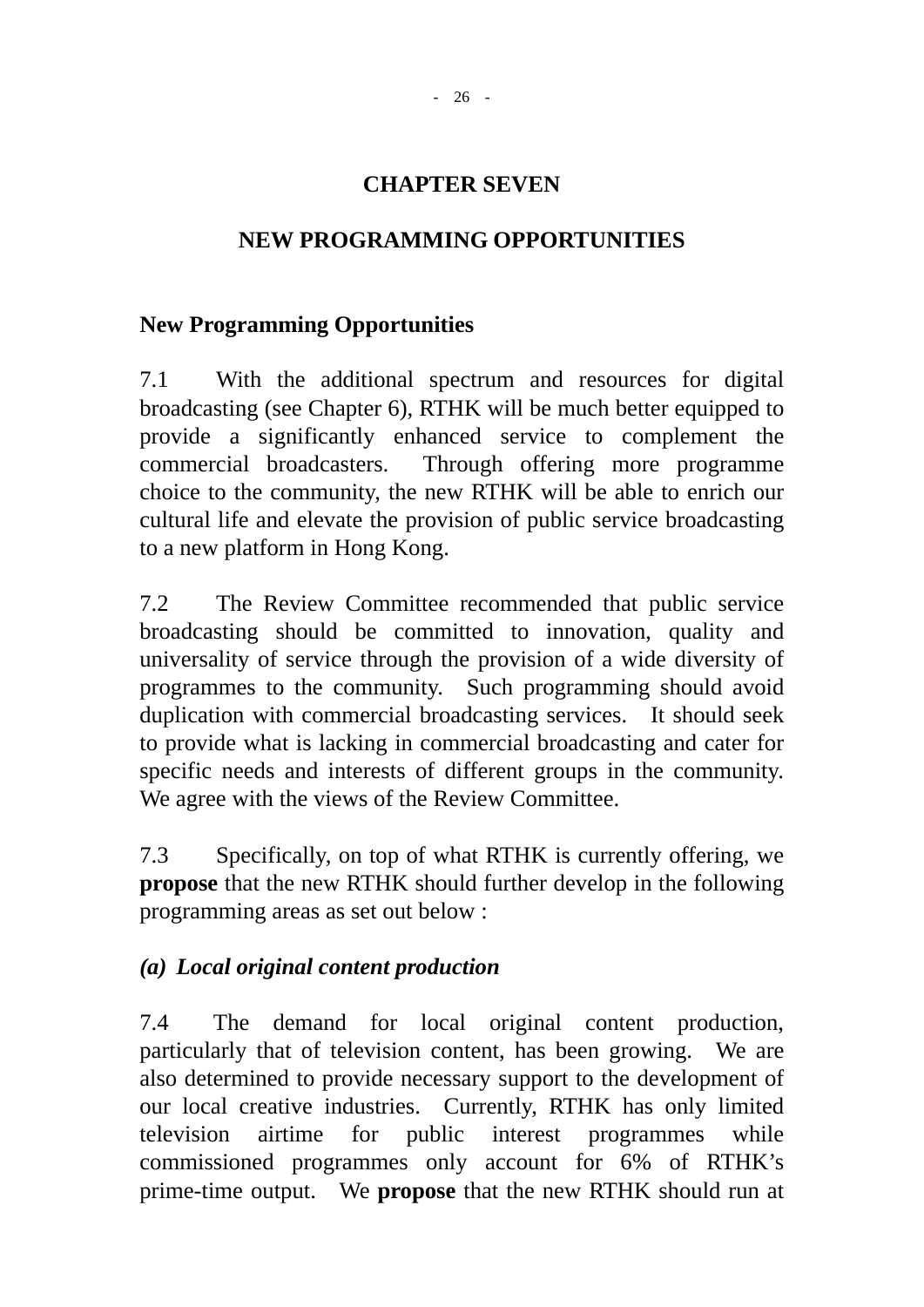least one high-definition television channel on its own, with a balanced mix of self/co-production and commissioned programmmes. This will stimulate the growth of a local content production industry. It will also give RTHK a clear identity for its television programmes which are now shown through the commercial broadcasters and are sometimes mistaken as programmes produced by the commercial broadcasters.

# *(b) Partnership with national and international broadcasters and content producers*

7.5 Broadcasting is an effective means to enrich our cultural life and enhance our understanding of the nation and developments in the international arena. With the additional resources and especially the new high-definition television channel, RTHK will be in a much stronger position to undertake more collaboration with national broadcasters (e.g. China Central Television and China National Radio) to relay their television and radio broadcasts so as to enhance our understanding of developments in the Mainland, and with international broadcasters and content providers (e.g. NHK of Japan, National Geographical Channel of the USA) to broaden our international horizons. We **propose** that RTHK should work with our national as well as international broadcasters to enhance such collaboration.

# *(c) Community participation in broadcasting*

7.6 There are strong calls from some sectors of the community for opening up the airwaves for community and public access broadcasting to allow for more participation by community and ethnic minority groups, senior citizens or students, etc. However, not only do we lack sufficient frequency spectrum to support low-cost reception (mainly referring to FM radio services), standalone community or public access broadcasting services also require substantial resources in terms of capital and recurrent expenditure as well as human resources. This poses difficulties to smaller community groups. In addition, broadcasting needs to comply with basic internationally recognised principles, e.g.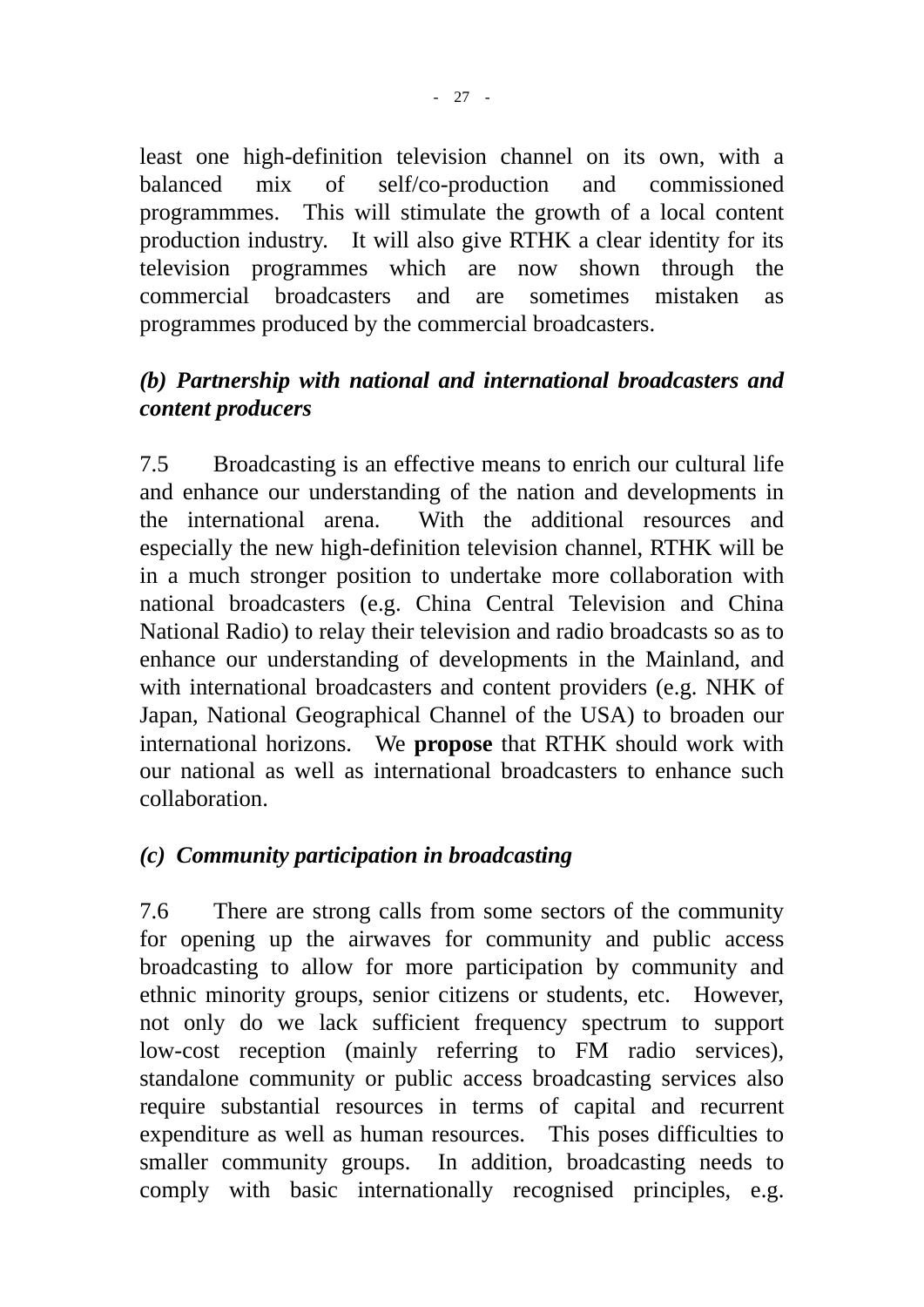protection of minors, impartiality and fairness in news programmes, respect of public decency and privacy, etc.

7.7 There is little doubt that technological advancement could lead to more broadcasting and other communications opportunities. We need to respond to the community expectation arising from such development. Thus, in line with the Government's general mission to foster freedom of expression and encourage a plurality of voices in the community, we **propose** that the new RTHK should be tasked to devote part of its airtime and resources within the development of its digital services to provide a platform for community participation in broadcasting. This should include dedicating more airtime for programmes that allow individuals and community groups to express and exchange their views, with RTHK's programme hosts moderating the programmes; allowing community groups to produce their own programmes for broadcast on RTHK's channels, with different levels of support to be provided by RTHK; and commissioning projects from community groups to produce their own programmes on specific themes or topics. RTHK should re-arrange its programming schedule among the existing analogue and the new digital radio channels, as well as dedicating airtime of its television channel for this purpose.

7.8 We see the need to provide financial support for community groups (e.g., ethnic minority groups, non-governmental organisations, etc) to actively participate in broadcasting and content productions. We consider this to be in line with the rising community expectation for more direct participation and have made overseas references: for example, the Office of Communications in the UK administers a fund for organisations to bid for running community radio channels. As a pilot, RTHK would administer a Community Broadcasting Involvement Fund to encourage community organisations to bid for resources for producing television and radio programmes, and would arrange to broadcast these contents on RTHK's channels.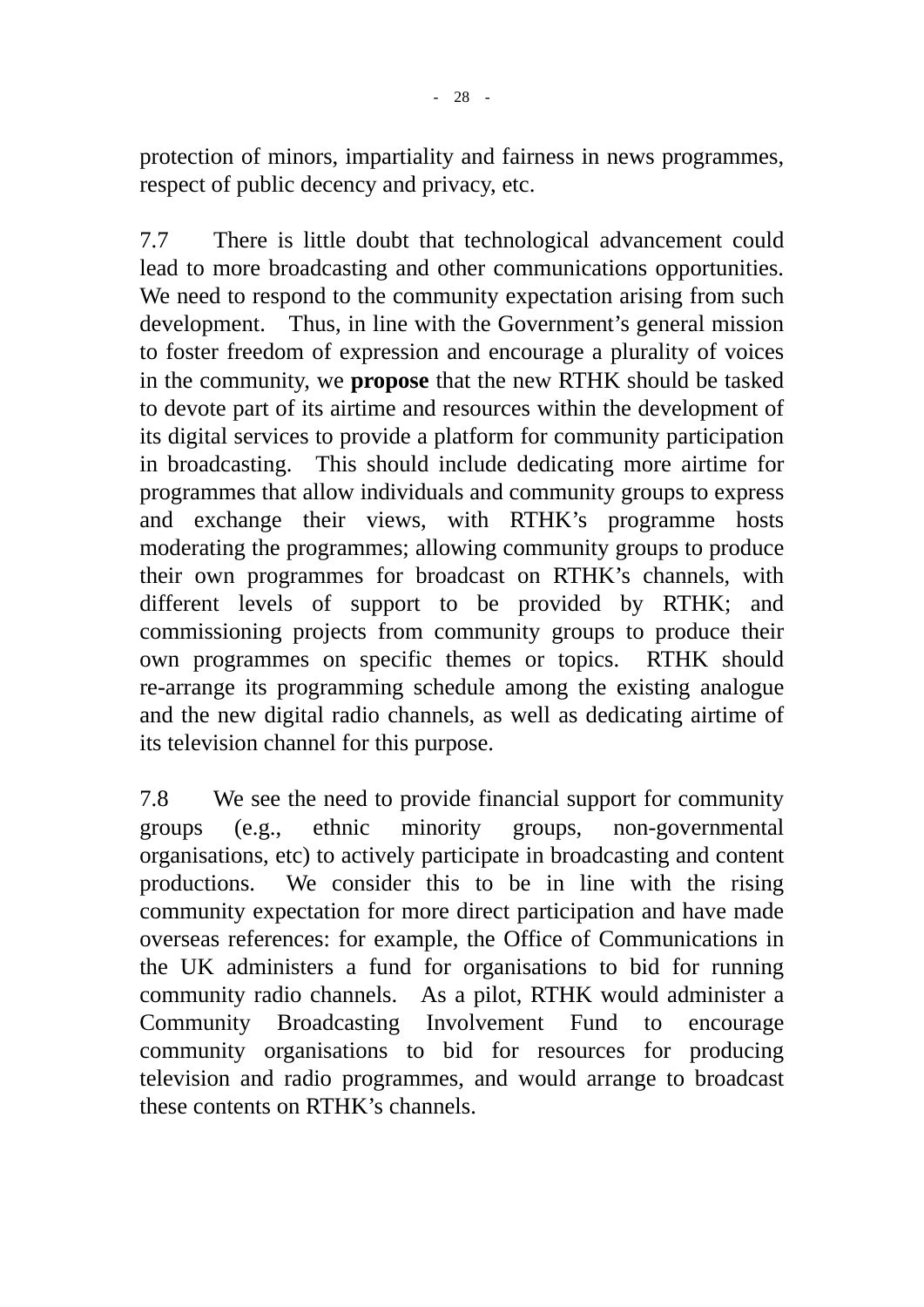**Views sought** 

7.9 **We welcome views on the future programme opportunities of RTHK, including the opportunities to –** 

- **(a) promote and facilitate local original content production;**
- **(b) foster partnership with national and international broadcasters and content producers; and**
- **(c) encourage community participation in broadcasting, including the establishment of a Community Broadcasting Involvement Fund.**